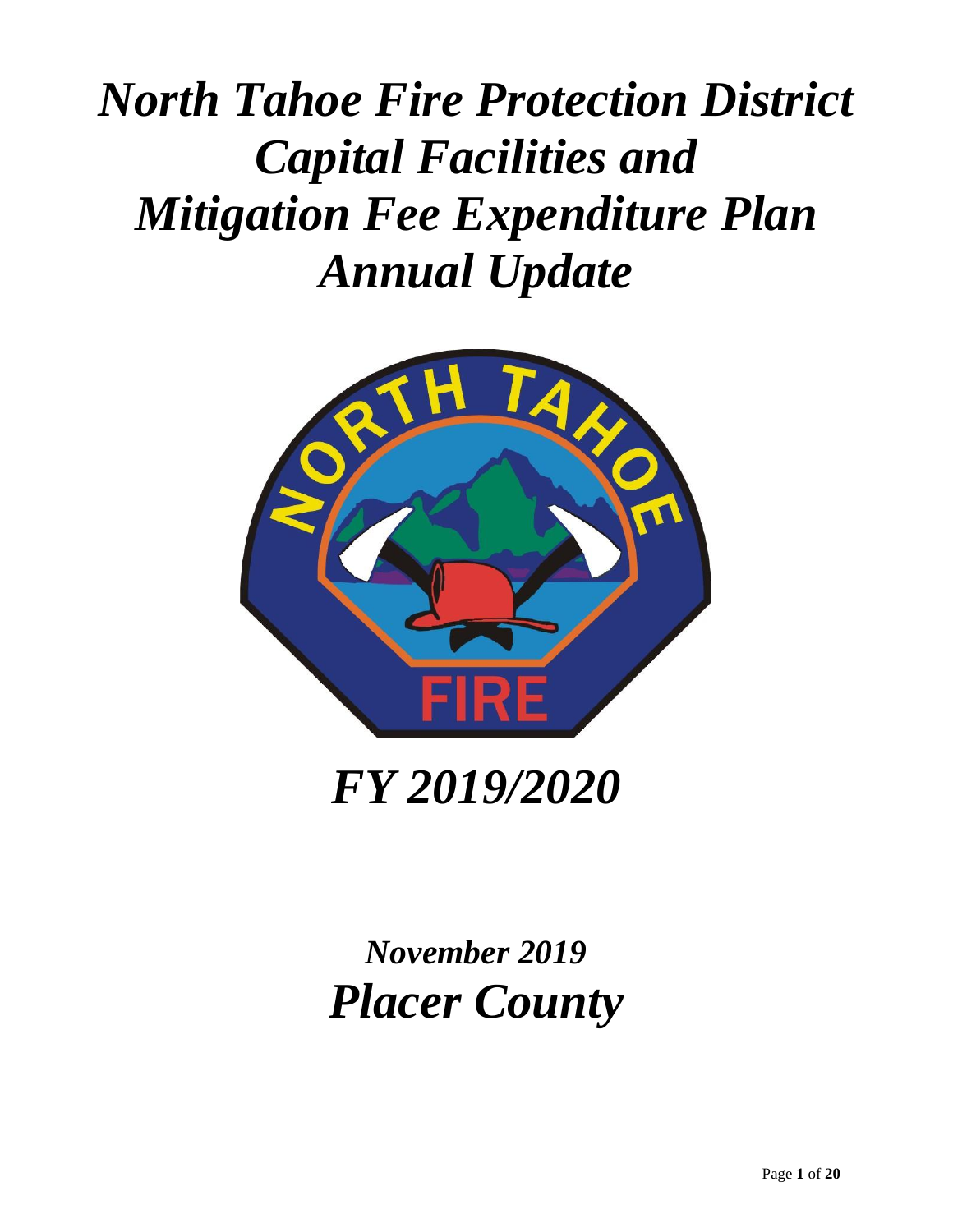### *Summary of the Mitigation Process*

In light of the Tahoe Regional Planning Agency (TRPA) 2012 Regional Plan update and the improving state of the economy, growth is expected to continue in the Lake Tahoe basin. The increase in protection inventory and service population has served to spread existing assets of public agencies over a substantially larger service base. The North Tahoe Fire Protection District has experienced an increase in the amount of building inventory to protect. This development has contributed to an increase in fire protection inventory, requiring a commensurate increase in firefighting infrastructure.

North Tahoe Fire Protection District is faced with growing capital improvement needs that exceed property tax increments. With the advent of Proposition 218, special tax or assessments are no longer valid revenue sources to keep pace with growth, new service and infrastructure demands. The North Tahoe Fire Protection District is utilizing a proactive approach to continue an existing level of service and to meet the future needs of the District.

Historical data about staffing and inventory has been gathered to develop estimates of adequate staffing levels and capital inventory. This information has been used to develop a fair and equitable mitigation fund equation. The total impact is analyzed by correlation between community growth and the increased need for fire prevention and protection services. The ultimate purpose of the mitigation fees is to provide a continuing level of service rather than a remedy for past development and to hopefully arrest the degradation of service levels.

In 1986 Assembly Member Cortese recognized the need for concise legislation concerning mitigation. AB1600 is the result of hearings. Through delay, the effective date of AB1600 was January 1, 1989. AB1600 enacted Government Code Sections 66000-66003. This in effect requires local agencies imposing mitigation fees to specify the public improvement, segregate the monies collected in special accounts, re-examine the necessity for the expanded balance after 5 years, and refund the balance with accrued interest. In addition, local agencies imposing the fee for defined facility and improvements would be authorized to adopt and annually review a specified capital facilities plan.

AB1600 required the North Tahoe Fire Protection District to go through an established process to enact a reasonable relationship between a development fee and the specified improvement that it will be used for. In simple terms, the North Tahoe Fire Protection District cannot arbitrarily charge a mitigation fee without first showing the relationship between impact of development and the fee being charged. A thorough analysis of this process was completed in 2007 and 2013. In 2015, another thorough analysis was conducted that established and confirmed the relationship between the impact of development and the fee being charged. The most current analysis was conducted in 2018.

The final hurdle was the actual levy of fees. The California Attorney General issued the opinion that Special Districts cannot levy mitigation fees. However, the California Constitution allows Counties and Cities to levy mitigation fees. Through this process and by Resolution, Placer County has allowed the North Tahoe Fire Protection District to realize mitigation revenues. The content of this report will outline the spending plan for those fees collected up to and including the fiscal year 2019/2020, an inventory of the fees collected to this point and a proposal for a mitigation fee adjustment based on a generally accepted inflationary adjustment.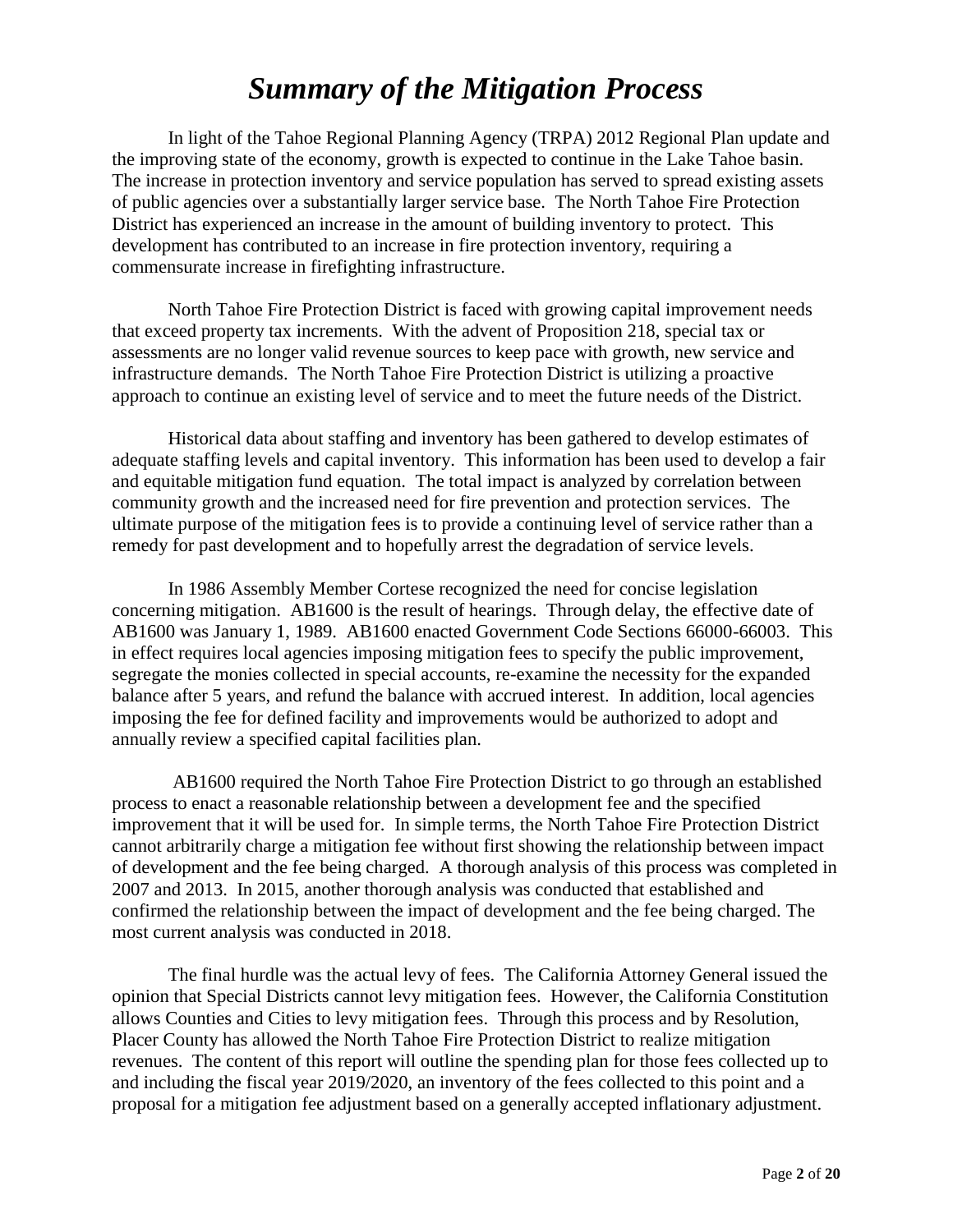### *Relationship between Growth and Capital – Facilities Plan*

North Tahoe Fire Protection District continues to experience growth in fire inventory, as well as population, this trend is expected to continue for years to come. This development has contributed to an increase in calls for service and increased fire potential.

The recent trend of expanding small mountain cabins to expansive resort homes is creating larger homes with larger population potential. Many of these homes are vacation rentals, which carry increased risks with transient guests unfamiliar with the unusual fire and safety risks of forested and heavy snow areas. As the demand for fire and Emergency Medical Services capability increases through infill construction and "teardown" remodels, the ability to transport personnel and apparatus will degrade proportionally. The major arterial routes are critically congested and the projected increase in residents and visitors will only worsen the problem. The only plausible mitigation strategy is to maintain, upgrade or relocate staffed fire stations where response is timely, and to maintain enough redundancy in apparatus and equipment to act autonomously until assistance can arrive.

The continued growth will impact the District's ability to maintain the same level of service. The impact of this growth affects three aspects of the organization: (1) Personnel required (2) Fire Stations (3) Apparatus. Capital Mitigation fees may be used for specific items as clearly stated in AB 1600. Personnel cannot be funded with these fees. Development of fire stations and purchase of apparatus is allowed. North Tahoe Fire Protection District uses a systems approach to deliver services across the District. Each Station supports one another and apparatus are truly a system wide resource and all apparatus are available to all portions of the District. Thus it is appropriate that mitigation fees collected from one particular project or geographic area be used to support apparatus or facilities in another.

#### Personnel

Personnel cannot be funded with these fees.

#### Fire Stations

The Facilities Plan indicates the proposed expenditures for all existing facilities and those projected. Mitigation fees can only be used for Facility improvements directly related to growth. Funds shall not be used for replacement.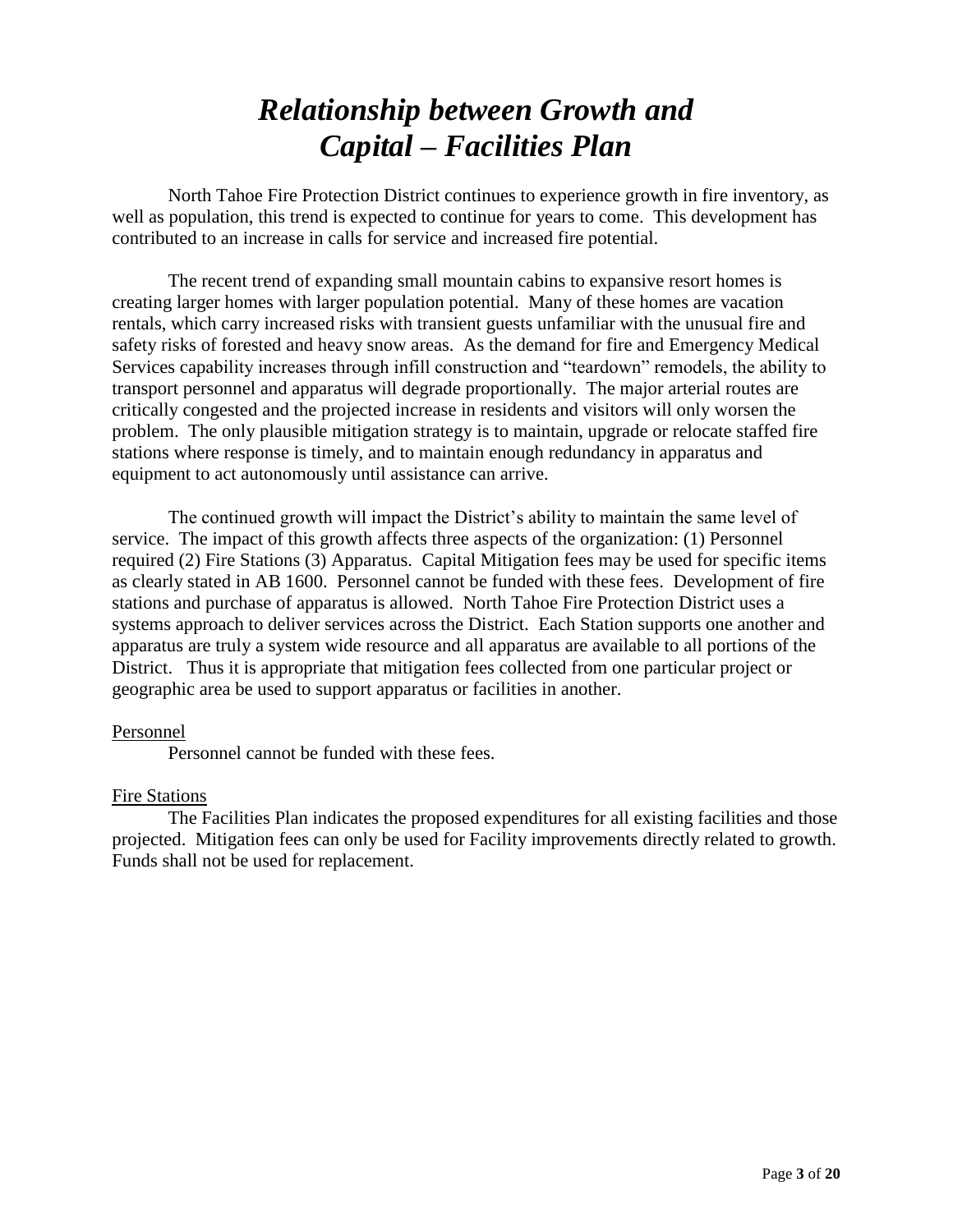### *Discussion of Issues Raised through Public Comment*

During the introduction of the Five Year Update to the District's AB1600 Mitigation plan in 2013, concerns were brought forward by community stakeholders. Concerns expressed included the population growth rate utilized by the District's AB1600 consultants (Goodwin Consulting Group) and the inclusion of facilities and equipment into the plan as they relate to new construction paying its fair share.

Goodwin Consulting Group used a 1.5% growth rate over 22 years (equaling 4,330 new residents and 540 new employees) which received considerable attention because the 2010 census numbers and some other indicators show a population decline coinciding with the recession starting in 2008. The 1.5% growth rate represents an average that is applied over a 22 year period. The growth rate for some years may be higher, while others may be lower. It is also important to note that the increase is applied to 2010 estimates, which reflect near-bottom economic conditions. The 11,172 resident populations represent the estimated residential population for 2013, which is based on the 2010 estimate provided by the County plus the average annual growth rate of 1.5% for the 3-year period from 2010 to 2013, the same formula as used in original mitigation plan study.

Another concern expresses was that 100% of certain projected new equipment and facilities were included into the plan rather than a reduced share being apportioned to new development. The question was also raised in discussion as to what standards and benchmarks the District uses to make plan updates and adjustments.

Wages and benefits make up greater than 70% of the cost to provide fire services, neither of which can be paid through collection of AB1600 mitigation fees. In essence, only 30% of the actual cost associated with providing additional fire protection services to future development are allocated under the Plan. In accordance with AB1600, the District placed specific facilities and equipment into the AB1600 mitigation plan in order to off-set anticipated increased demands on existing services by future development. Historically, the District collects \$60,000 to \$70,000 per year in mitigation fees and has never fully funded any single facility or apparatus.

Placement of essential fire apparatus and fixed facilities for community fire protection is a complex operational function that takes into account parameters outside the scope of AB1600, such as response times and staffing levels. National consensus standards are used for benchmarking and in future planning. The Insurance Services Office's *Fire Suppression Rating Schedule* and National Fire Protection Association, NFPA 1710 *Standard for the Organization and Deployment of Fire Suppression Operations, Emergency Medical Operations, and Special Operations to the Public by Career Fire Departments*, are two important national standards that assist in determining future needs.

The North Tahoe Fire Protection District will report annually the total number of AB1600 qualifying projects, including data for square footage for residential, commercial and industrial properties and the associated fees collected.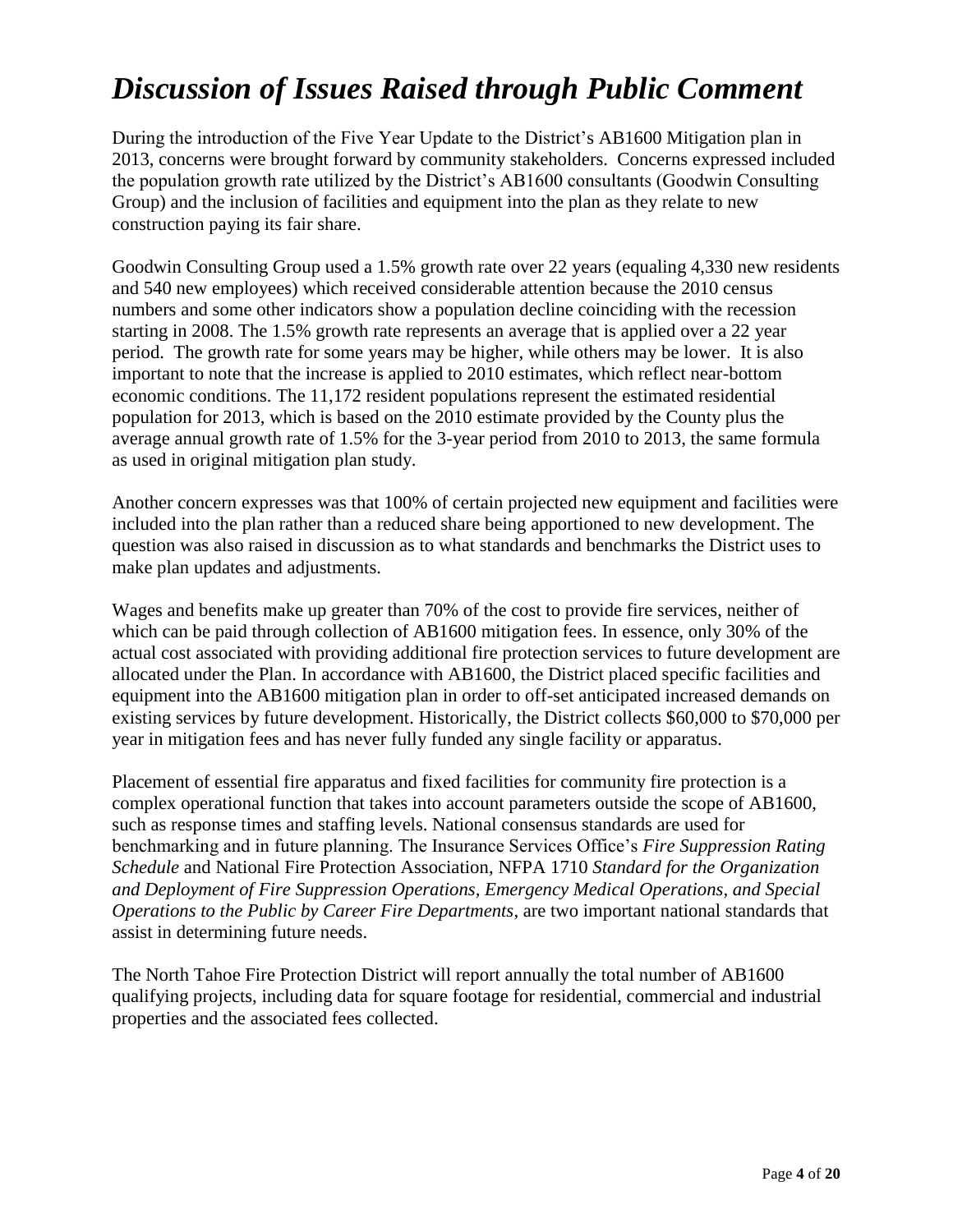### *Applicable California State Codes and National Fire Protection Association Standards*

#### **Fire District Station Facilities**

The Fire District builds and maintains stations and facilities in accordance with the current California State Building Code, Electrical Code, Plumbing Code and Mechanical Code and Fire Code. Station and Facility construction must all meet requirements of the Nation Fire Protection Association (NFPA) for construction and maintenance. The following standards are examples of NFPA standards that apply to new facility project within the North Tahoe Fire Protection District.

- Standard 101 Life Safety Code
- Ch  $1.1.2$  The code addresses the construction, protection and occupancy features necessary to minimize danger to life from the effect of fire, including smoke, heat and toxic gasses created during a fire. Ch1.1.3 – The Code established minimum criteria for the design and egress facilities so as to allow prompt escape of occupants from buildings or, where, desirable, into safe areas within buildings.
- Standard 1500 Fire Department Occupational Safety and Health Program
- Ch 9.1.1 Facility Safety All Fire Department facilities shall comply with all legally applicable health, safety, building, and fire code requirement.
- A.9.1.1 where health, safety, building, and fire codes are not legally applicable to fire department facilities; steps should be taken to ensure that equivalent standards are applied and enforced. In absence of local requirements, the provisions of NFPA 1; Fire Code NFPA 70; NFPA 101, Life Safety Code; NFPA 5000, Building Construction and Safety Code should be applied.
- In addition, the workplace safety standards specified in 92CFR 1910, Occupation Safety and Health Standards, or an equivalent standard should be applied. Applicable requirements of the Americans with Disabilities Act (ADA) should be met.

#### **Fire Department Apparatus**

The North Tahoe Fire Protection District operates several types of fire apparatus. Structural firefighting engines are built in accordance with NFPA 1901; water tenders are built in accordance with NFPA 1903 Standard for mobile water supply fire apparatus; wildland fire apparatus are built in accordance with NFPA 1906; the District's aerial fire apparatus will be built in accordance with NFPA 1904.

NFPA Standard 1500 – Fire Department Occupational Safety and Health Program; Ch6 Fire Apparatus, Equipment, and Driver/Operators section 6.1.1 states fire departments shall consider safety and health as primary concerns in the specification, design, construction, acquisition, operation, maintenance, and inspection and repair of all fire department apparatus. The District will continue to meet this standard.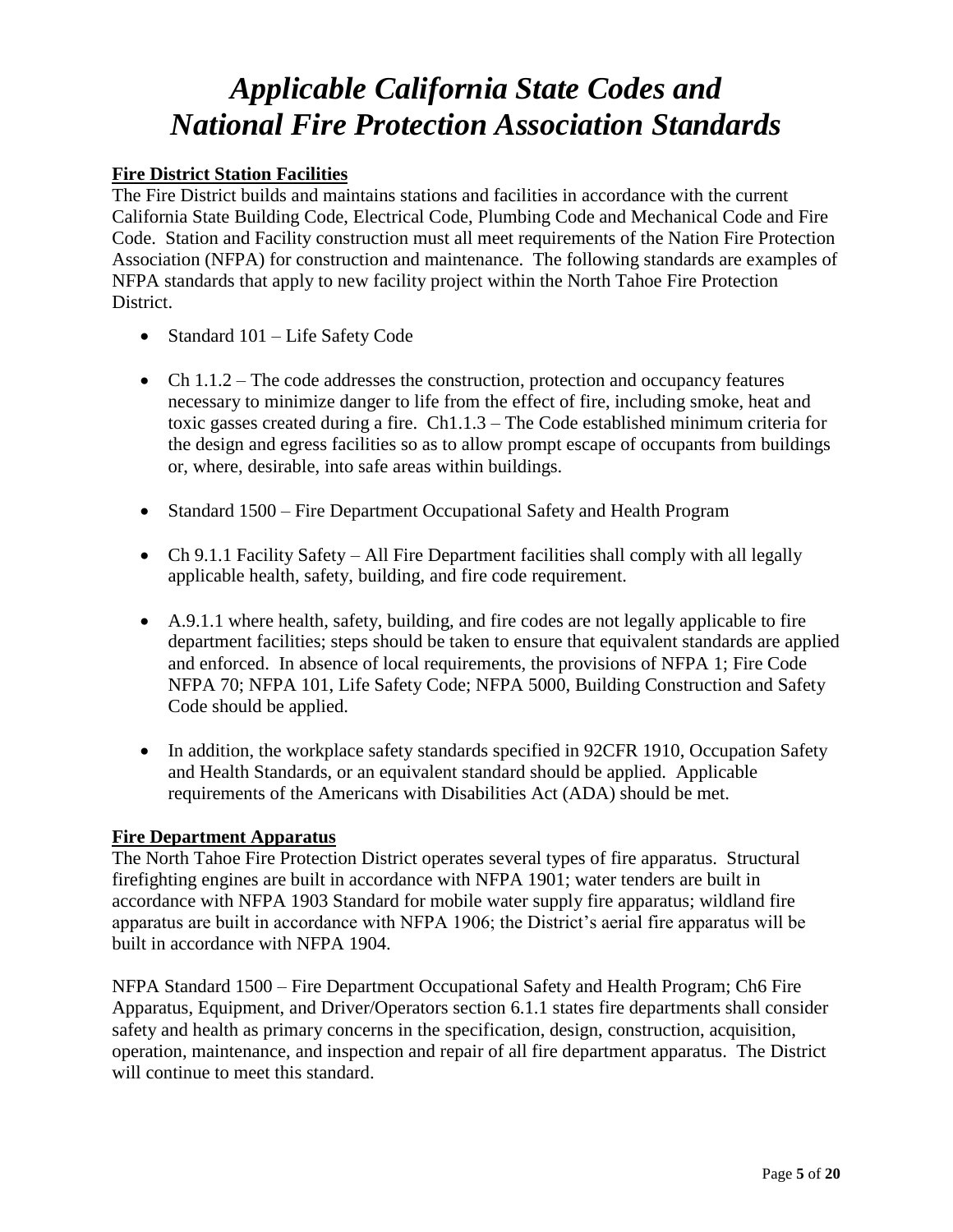#### **Fire Department Staffing**

While staffing and personnel cannot be funded with Mitigation fees; the NFPA standard related to staffing is noted that staffing is an integral portion of fire attack and mitigation.

NFPA Standard 1710 – Organization and Deployment of Fire Suppression Operations, Emergency Medical Operations, and Special Operations to the Public by Career Fire Departments; Ch 4.3 Staffing and deployment states staffing in the fire department shall identify minimum staffing requirements to ensure that a sufficient number of members are available to operate safely and effectively. It is the District's intention to meet this standard.

The following table from Ch 4.3.2 indicates minimum staffing and response times required by NFPA:

| Demand Zone   | Demographics                   | Minimum Staff<br>to Respond | Response Time<br>(minutes) | <b>Meets</b><br>Objective |
|---------------|--------------------------------|-----------------------------|----------------------------|---------------------------|
| Urban Area    | $> 1,000$ people<br>$/$ sq mi  | 15                          | 9                          | 90%                       |
| Suburban area | $500 - 1000$<br>people / sq mi | 10                          | 10                         | 80%                       |
| Rural area    | $<$ 500 people /<br>sq mi      | 6                           | 14                         | 80%                       |
|               | Travel distance                |                             | Directly<br>dependent on   |                           |
| Remote area   | $> 8 \text{ mi}$               | 4                           | travel distance            | 90%                       |

#### **Accessory Dwelling Units**

In accordance with the California Health and Safety Code, Section 65852.2 (3) (A), mitigation fees will be applied to Accessory Dwelling Units (ADUs) as follows:

ADUs less than 750 sq. ft. will not be assessed mitigation fees.

ADUs that are 750 sq. ft. to 1,200 sq. ft., will be assessed mitigation fees at the full per sq. ft. rate.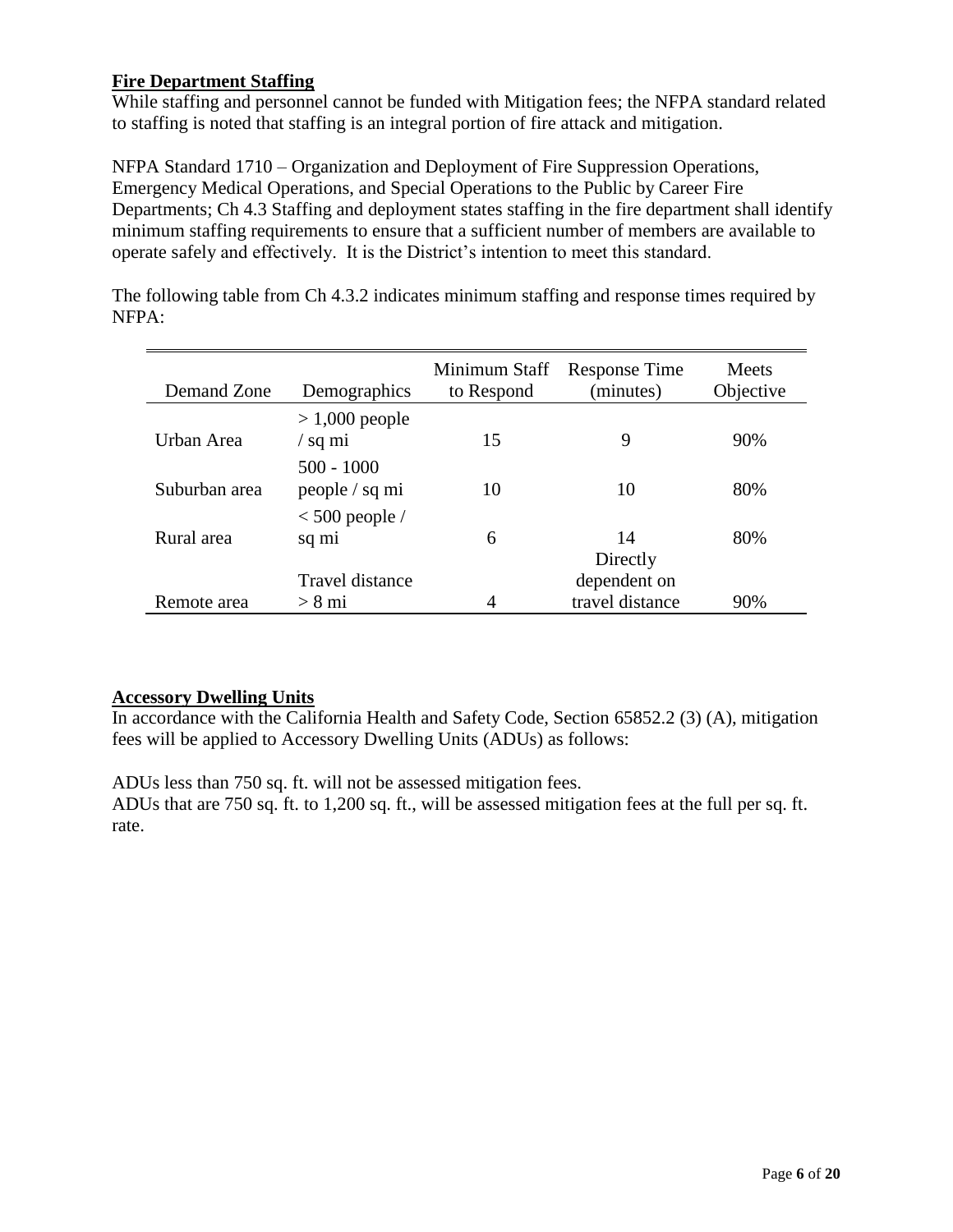### *North Tahoe Fire Protection District Physical Facilities – Expenditure Plan*

North Tahoe Fire Protection District personnel and equipment are quartered in five separate facilities. The stations are geographically distributed to provide coverage of the entire District. With the exception the new Public Safety Center Station 51, District stations are exceeding their designed capability; the apparatus rooms are filled to capacity; and no space is available for additional activities, equipment, or personnel, which will be required by growth. The facilities are as follows:

#### *Station 51 – 222 Fairway Dr., Tahoe City*

Station 51 is the headquarters station of the District, construction was completed in 2012. This building achieve a LEED "Gold" certification. The station is 20,027 sq. ft., single story with a full sub-floor or basement level; wood frame construction with steel columns and support beams on a concrete foundation. Chief Officers, Fire Marshal, Forest Fuels and administrative staff have offices on the first floor of the building along with 5 double deep, pull through apparatus bays (approximately 7,000 sq. ft.). Staff quarters and an emergency operations center are located on the lower floor. This station was constructed to meet the administrative needs of the District for the next 50 years but has already reached capacity in many ways.

#### *Future Funding Needs and allocations for Station 51:*

| 5 year - Minor Capital Improvements  | 50,000  |
|--------------------------------------|---------|
| 15 year - Minor Capital Improvements | 100,000 |
|                                      | 150,000 |

#### *Station 52 — 288 North Shore Blvd., Kings Beach*

Station 52 is located in Kings Beach, at the North end of the District. This station serves a large and dense population, much of which is an aging wood frame structures which have been converted to rental units. Additionally several large low income housing units have recently been added. Much of Kings Beach and Brockway is residential with narrow streets which can be barely passable with winter snows.

Built in 1956, Station 52 is a two story concrete block and wood structure. The building houses active engine companies, as well as some administrative offices. The station has three single bays and one double drive through bay. The single bays have 10' high doors, thus limiting the height of assigned apparatus. The drive-through bay has 12' doors and 14' sideto-side clearance.

The parcel of land that this station is located on has several restrictions that limit the District's ability to expand or retrofit this station. However in light of recent commercial development within the vicinity of this station, a significant remodel/upgrade must be considered. New development within the vicinity of this station has resulted in larger more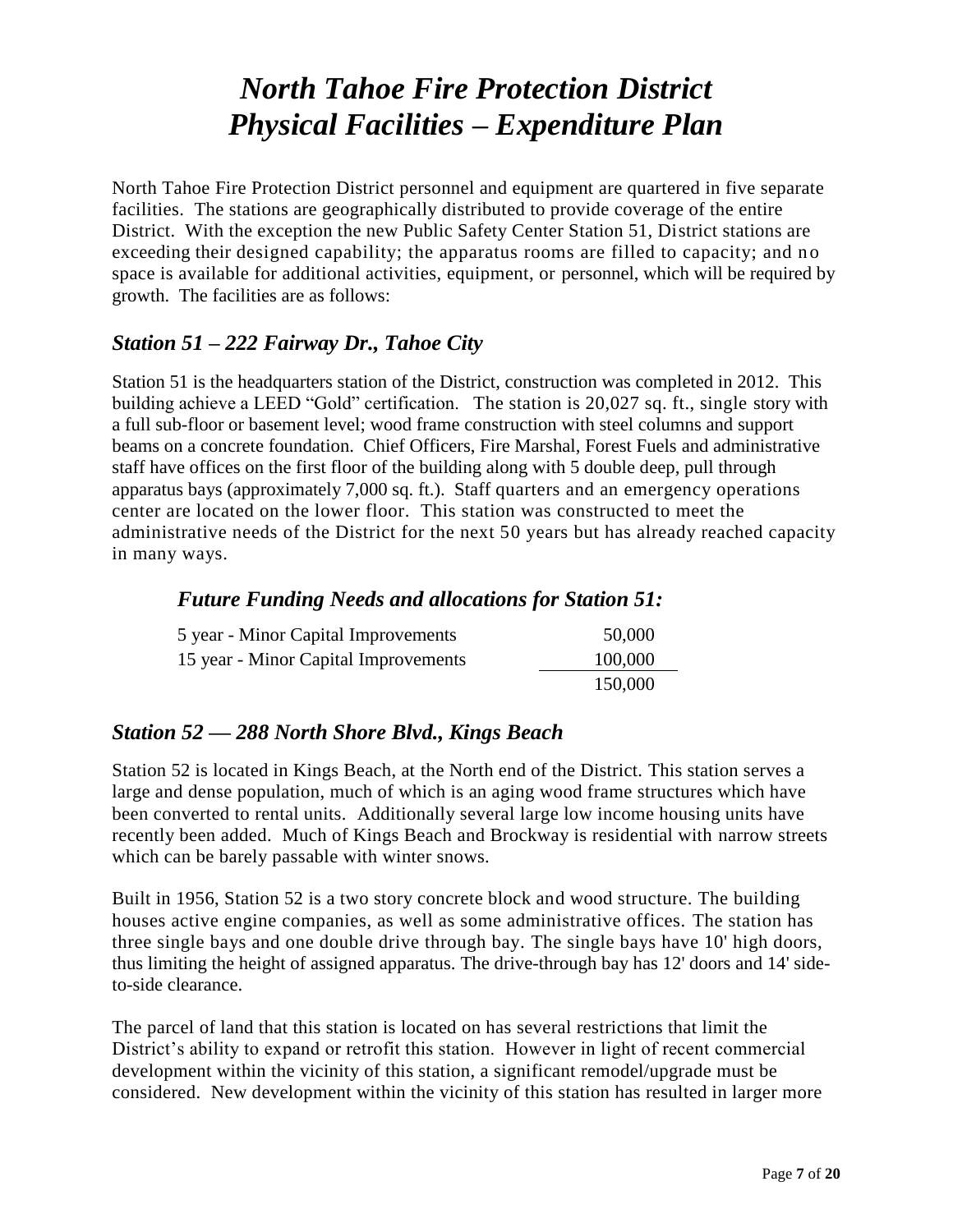dense occupancies requiring larger apparatus and more staffing. The cost for this remodel/upgrade would be significant.

Station 52 does not meet current State of California essential service building requirements. The costs of retrofitting the building to meet current standards would be significant.

#### *Future Funding Needs and allocations for Station 52:*

| 5 year - Minor Capital Improvements     | 150,000   |
|-----------------------------------------|-----------|
| 10 year - Upgrade/expansion/replacement | 4,906,500 |
| 15 year - Minor Capital Improvements    | 150,000   |
|                                         | 5,206,500 |

#### *Station 53 — 5425 West Lake Blvd., Homewood*

Station 53 serves the southernmost portions of the District. The area this station serves is much more remote than other areas of the District. From Station 53, the District provides contract EMS and automatic aide for fire response to areas of El Dorado County. Station 53 was built in 1962, constructed of concrete brick and wood construction.

Station 53 is a three single bay station with 12' high doors. The apparatus assigned to Station 53 barely fits in the apparatus bays; 31' apparatus is packed into 34' bays. Due to the area served; this station houses the water tender, one of the largest pieces of apparatus the District operates.

Station 53's quarters were built for 1 person resident staffing and are unsuitable for more than one person. Staffing increases due to growth have created a necessity to increase the size of quarters by adding a second bedroom and bathroom and remodel/expansion of the existing kitchen and living room.

Homewood Mountain Resort is currently in the process of expanding/upgrading their facilities. Their project would include additional commercial and residential buildings. This development will impact the District ability to provide service with current staffing levels. Serious consideration will have to be given to an upgrade/expansion of Station 53 to enable the District to provide adequate service by staffing this station with additional personnel. The cost for this upgrade/expansion would be significant.

Station 53 does not meet current State of California essential service building requirements. The costs of retrofitting the building to meet current standards would be significant

#### *Future Funding Needs and allocations for Station 53:*

| 5 year - Minor Capital Improvements    | 75,000    |
|----------------------------------------|-----------|
| 7 year - Upgrade/expansion/replacement | 3,582,500 |
| 15 year - Minor Capital Improvements   | 150,000   |
|                                        | 3,807,500 |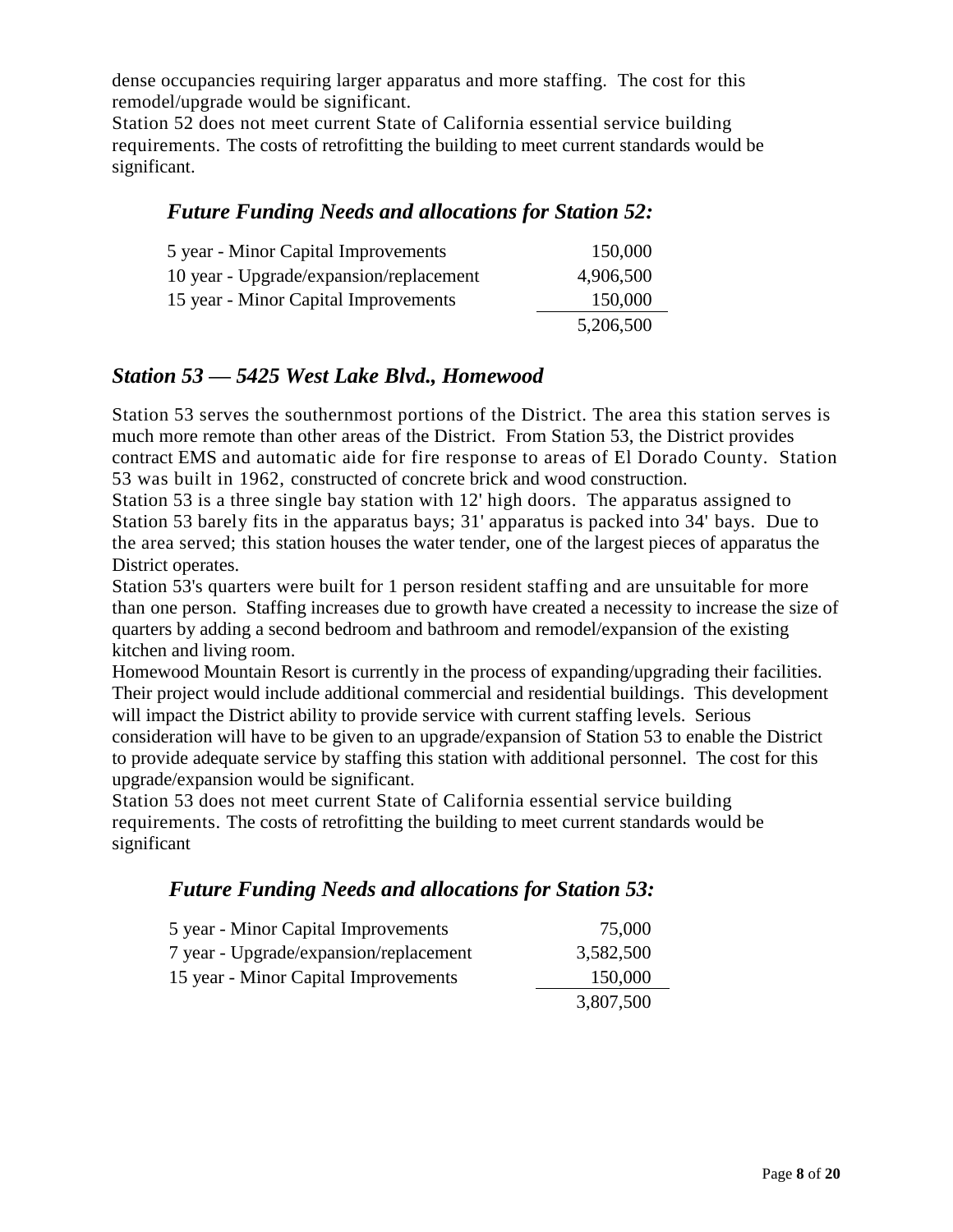#### *Station 54— 159 Observation Drive, Tahoe City*

Station 54 is located in the Dollar Hill area of the District. The station serves both as a working mechanics shop of the District and storage for response apparatus. Station 54 is on a residential lot in a residential neighborhood. The Station built in 1962 with wood frame construction and residential station design. This station is marginally adequate for its present use; however incompatible with residential zoning. A long term plan should move the mechanics shop into larger more industrial facility. This fire station would need significant additions to house full time staffing.

Station 54 does not meet current State of California essential service building requirements. The costs of retrofitting the building to meet current standards would be significant.

#### *Future Funding Needs and allocations for Station 54:*

| 5 year - Minor Capital Improvements     | 75,000    |
|-----------------------------------------|-----------|
| <b>Upgrade of Mechanic Shop</b>         | 300,000   |
| 15 year - Upgrade/expansion/replacement | 3,500,000 |
|                                         | 3,875,000 |

#### *Station 55 — 240 Carnelian Bay Rd., Carnelian Bay*

Station 55 is located in the community of Carnelian Bay, about midway between the North boundary of the District and the main station, station 51. This station was built in 1962 as residential fire station. The building is two story and of poured concrete and block construction.

Both quarters and apparatus bays are adequate for the apparatus assigned, although some modifications of door height must be considered. The station is presently being utilized apparatus and equipment storage. Additionally it is used during the summer months as a staffed station by CalFire.

Station 55 does not meet current State of California essential service building requirements. The costs of retrofitting the building to meet current standards would be significant.

| <b>Future Funding Needs and allocations for Station 55:</b> |         |
|-------------------------------------------------------------|---------|
| 5 year - Minor Capital Improvements                         | 75,000  |
| 15 year - Minor Capital Improvements                        | 150,000 |
|                                                             | 225,000 |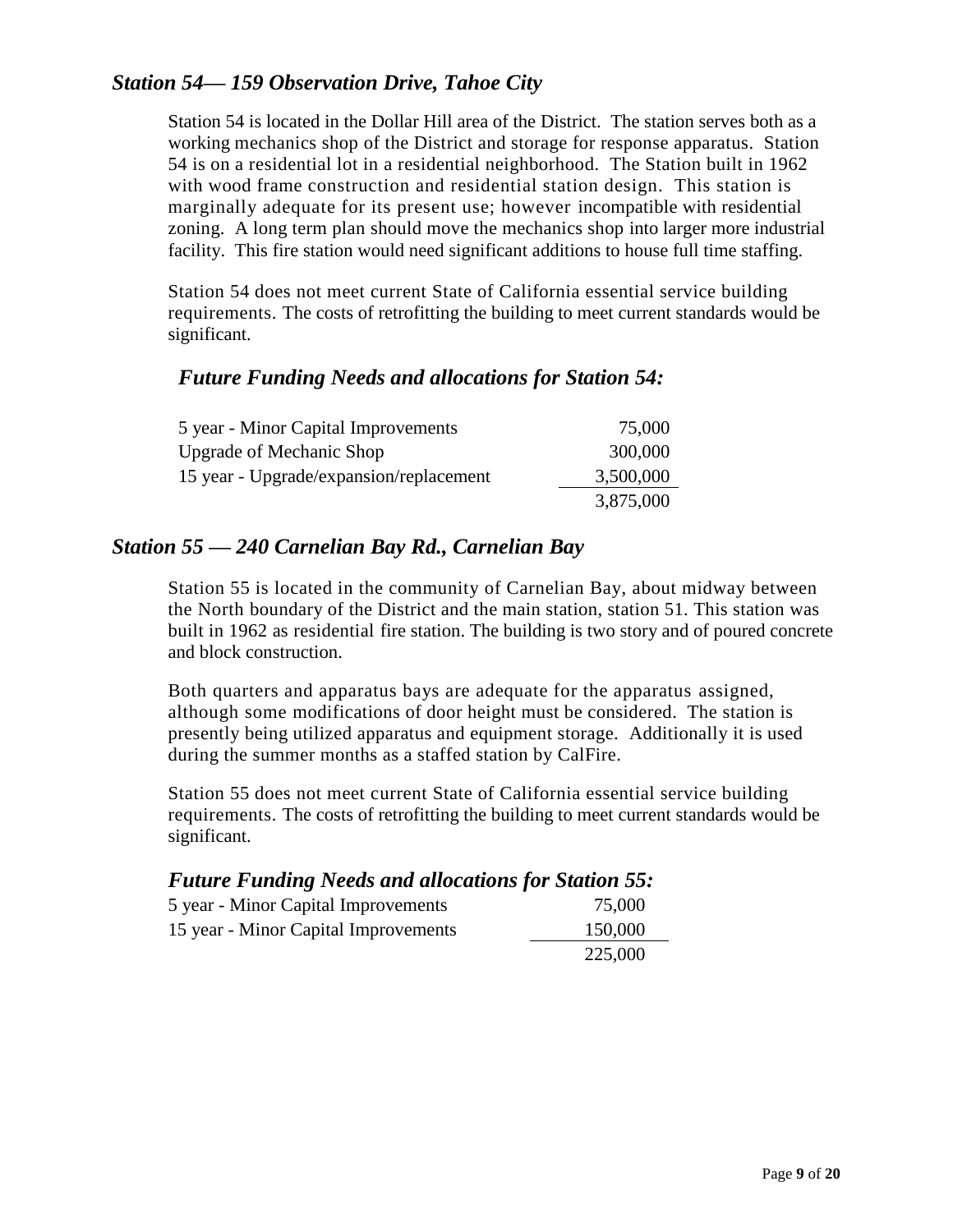#### *Future Fire Station Property — 2155 West Lake Blvd., Pine/and (Kilner Park)*

This undeveloped property is strategically located along the West shore of the Fire District between 2 existing fire Stations (Sta. 51 and 53). Many years ago the Fire District was granted the right to develop a fire station on the South East corner of this property. Tahoe City PUD currently maintains the property as a park. A staffed fire station at this location would significantly reduce critical response times to local communities. Budget constraints and fiscal priorities have prevented development of this site.

#### *Future Regional Training Center — 10356 Truckee Airport Rd, Truckee, CA 96161*

5 (Five) Regional Fire Districts are participating in a central fire and rescue training facility at the Truckee Tahoe Airport.

#### *Future Funding Needs and allocation for Regional Training Center:*

Future Capital Improvements  $$350,000$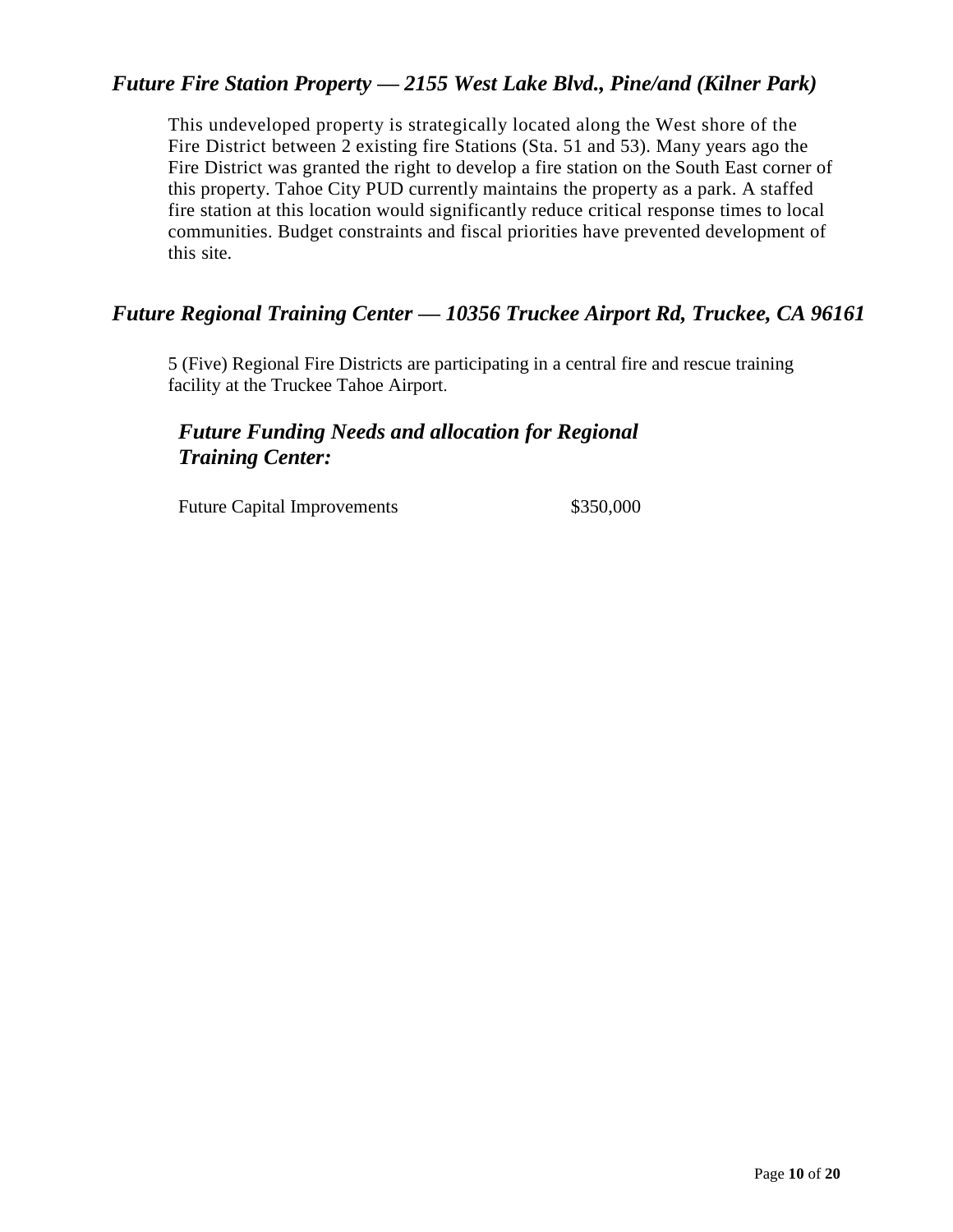### *Ongoing Inflation Adjustment*

Mitigation fees are adjusted annually to accommodate the impact of development (growth) on fire protection services within the District. The District adjusts mitigation fees based on the percent change in construction costs as defined in the Construction Cost Index (CCI) published by the *Engineering News-Record.* The need for the District to adjust mitigation fees annually was approved by the Placer County Board of Supervisors, and recommended in the Fire Facilities Mitigation Fee Study.

### *Proposed 2020 Mitigation Fee Rate Adjustment Based on Construction Cost Index Change*

Fixed rate pricing structures are unable to keep pace with increasing costs of facilities, vehicles, and general fire protection infrastructure requirements. Thus consistent with the spirit of the enabling legislation, the District has adjusted its mitigation fee schedule for 2020. The District's last mitigation fee schedule increase occurred in March, 2019, and was based on the five-year update of our fee study. The District approved a 2020 fee schedule during the five-year update. This year's plan reflects an inflationary adjustment using the Construction Cost Index (CCI) published by the *Engineering News-Record* on the approved 2020 fee schedule. The CCI change for the period October 2018 through October 2019 was 1.28%.

The chart below outlines the existing and proposed rate structure for the mitigation fee schedule.

#### **FEE SCHEDULE**

| <b>CONSTRUCTION</b><br><b>TYPE</b> | 2019<br><b>EXISTING</b> | 2020<br><b>APPROVED</b> | 2020<br><b>PROPOSED</b> |
|------------------------------------|-------------------------|-------------------------|-------------------------|
| Residential per Sq. Ft.            | \$1.17                  | \$1.24                  | \$1.26                  |
| <b>Non-Residential</b>             |                         |                         |                         |
| <b>Commercial per Sq. Ft.</b>      | \$0.79                  | \$0.84                  | \$0.85                  |
| Office per Sq. Ft.                 | \$1.00                  | \$1.06                  | \$1.07                  |
| <b>Industrial Sq. Ft.</b>          | \$0.67                  | \$0.72                  | \$0.73                  |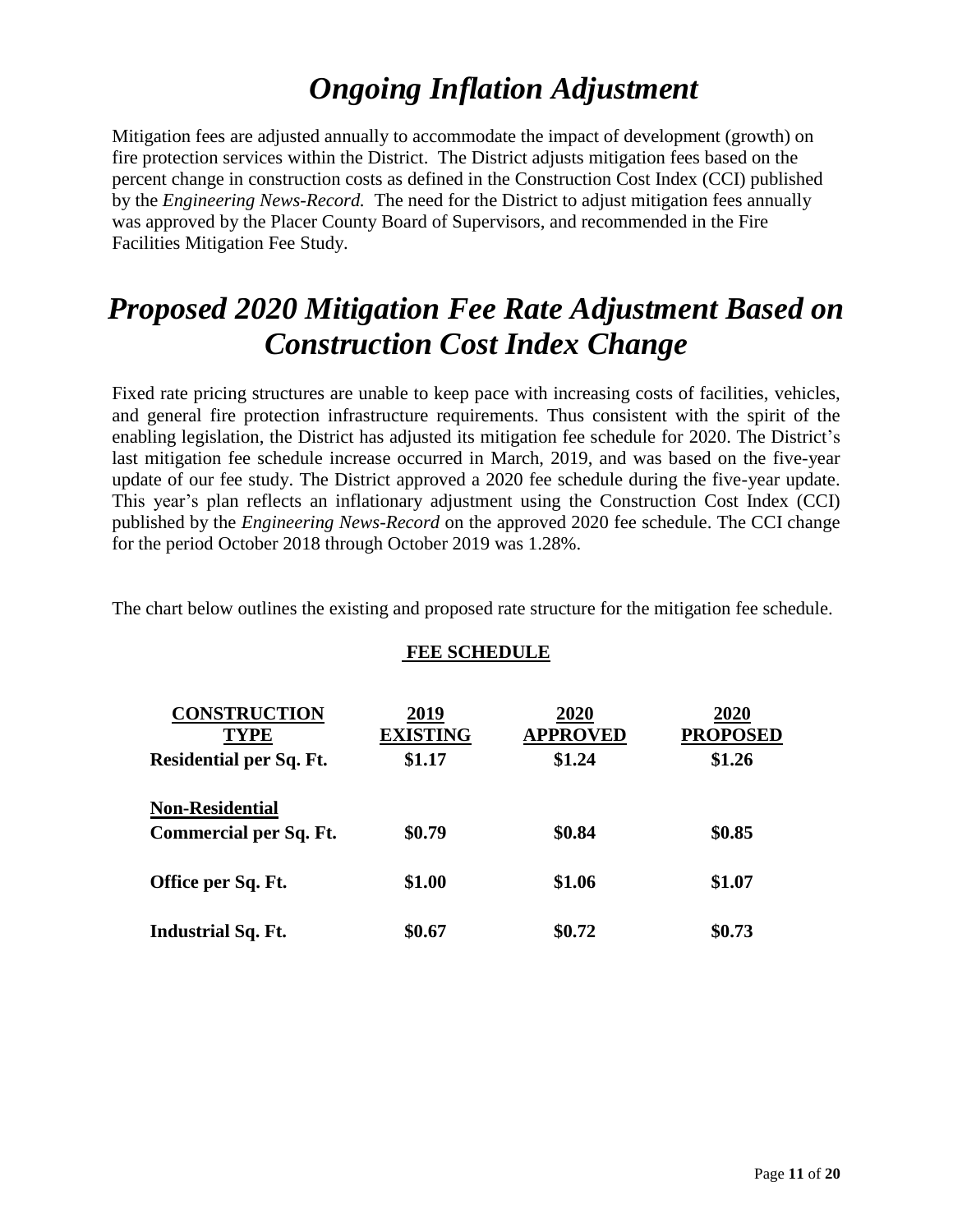|                                          | FY 12-13  | FY 13-14                        | FY 14-15  | FY 15-16  | FY 16-17  | FY 17-18     | FY 18-19  |
|------------------------------------------|-----------|---------------------------------|-----------|-----------|-----------|--------------|-----------|
|                                          |           |                                 |           |           |           |              |           |
| <b>Mitigation Fund Beginning Balance</b> | \$53,694  | \$19,156<br>\$9,592<br>\$16,654 |           | \$17,050  | \$14,908  | \$26,615     |           |
|                                          |           |                                 |           |           |           |              |           |
| <b>Revenue Category</b>                  |           |                                 |           |           |           |              |           |
| Projected annual mitigation fees         |           |                                 |           | \$        |           |              |           |
| revenue                                  | \$110,000 | \$110,000                       | \$110,000 | 110,000   | \$110,000 | \$100,000    | \$110,000 |
| Projected account interest at 1.1% APR   | \$1,210   | \$1,210                         | \$1,210   | \$1,210   | \$1,210   | \$1,210      | \$1,210   |
|                                          |           |                                 |           |           |           |              |           |
|                                          |           |                                 |           | \$        |           |              |           |
| Actual annual mitigation fees revenue    | \$63,141  | \$73,783                        | \$106,236 | 124,461   | \$76,874  | \$120,262    | \$132,589 |
| Actual account interest                  | \$1,501   | \$803                           | \$826     | \$935     | \$984     | \$1,445      | \$2,325   |
|                                          |           |                                 |           |           |           |              |           |
| <b>Total Revenues</b>                    | \$118,336 | \$93,742                        | \$116,654 | \$142,050 | \$94,908  | \$136,615.08 | \$161,528 |
|                                          |           |                                 |           |           |           |              |           |
| <b>Expenditure Category</b>              |           |                                 |           |           |           |              |           |
| Projected New Fire Station 51            | \$110,000 | \$110,000                       | \$110,000 | \$110,000 | \$110,000 | \$110,000    | \$110,000 |
| Projected Equipment                      |           |                                 |           |           |           |              |           |
| Projected Mitigation Plan Update         |           |                                 |           |           |           | \$15,000     |           |
|                                          |           |                                 |           |           |           |              |           |
| Actual New Fire Station 51               | \$85,000  | \$80,000                        | \$100,000 | \$125,000 | \$80,000  | \$110,000    | \$110,000 |
| Actual Equipment                         |           | \$4,150                         |           |           |           |              |           |
| Actual Mitigation Plan Update            | \$14,180  |                                 |           |           |           |              | \$15,000  |
|                                          |           |                                 |           |           |           |              |           |
| <b>Total Expenditures</b>                | \$99,180  | \$84,150                        | \$100,000 | \$125,000 | \$80,000  | \$110,000    | \$125,000 |
| <b>Mitigation Fund Ending Balance</b>    | \$19,156  | \$9,592                         | \$16,654  | \$17,050  | \$14,908  | \$26,615     | \$36,528  |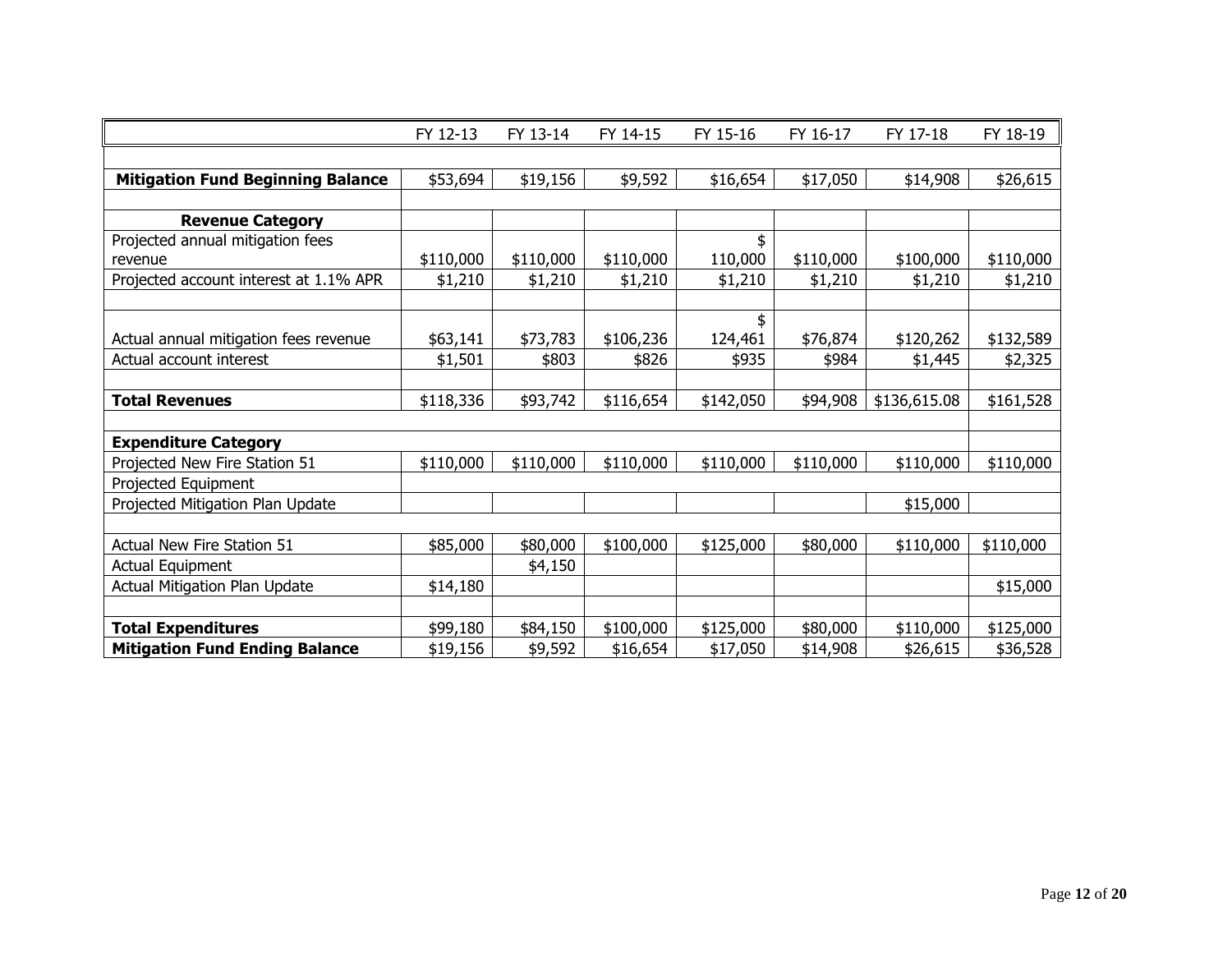| FY 19-20  | FY 20-21                 | FY 21-22                 | FY 22-23                 | FY 23-24                 |
|-----------|--------------------------|--------------------------|--------------------------|--------------------------|
|           |                          |                          |                          |                          |
| \$36,528  | \$47,848                 | \$59,168                 | \$70,488                 | \$65,308                 |
|           |                          |                          |                          |                          |
|           |                          |                          |                          |                          |
|           |                          |                          |                          |                          |
| \$120,000 | \$120,000                | \$120,000                | \$120,000                | \$120,000                |
| \$1,320   | \$1,320                  | \$1,320                  | \$1,320                  | \$1,320                  |
|           |                          |                          |                          |                          |
|           | -                        |                          | $\overline{a}$           | -                        |
|           |                          |                          |                          |                          |
|           |                          |                          |                          |                          |
| \$157,848 | \$169,168                | \$180,488                | \$191,808                | \$186,628                |
|           |                          |                          |                          |                          |
|           |                          |                          |                          |                          |
| \$110,000 | \$110,000                | \$110,000                | \$110,000                | \$110,000                |
|           |                          |                          |                          |                          |
|           |                          |                          | \$16,500                 |                          |
|           |                          |                          |                          |                          |
| -         | $\overline{\phantom{0}}$ | $\overline{\phantom{a}}$ | $\overline{\phantom{0}}$ | $\overline{\phantom{0}}$ |
| Ξ.        | -                        |                          | ۰                        |                          |
| ٠         | $\blacksquare$           | $\blacksquare$           | ۰                        | ۰                        |
|           |                          |                          |                          |                          |
| \$110,000 | \$110,000                | \$110,000                | \$126,500                | \$110,000                |
| \$47,848  | \$59,168                 | \$70,488                 | \$65,308                 | \$76,628                 |
|           |                          |                          |                          |                          |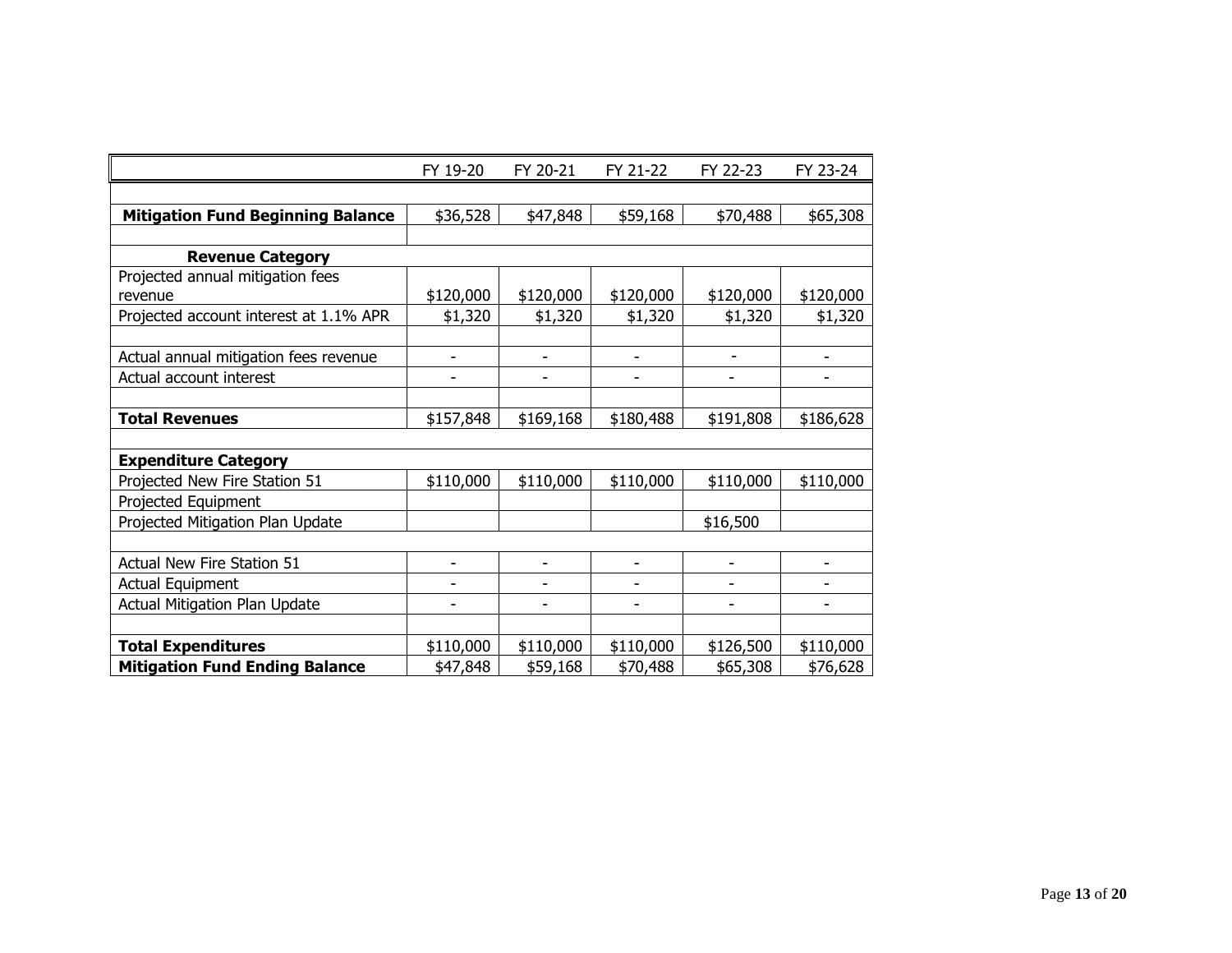### North Tahoe Fire Protection District FY 2018-2019 Mitigation Fees Collected

|           | <b>Applicant Last</b> |      | Project    |             | Placer<br>Permit | Placer   | Construction  |        |       |             |             |          |           |
|-----------|-----------------------|------|------------|-------------|------------------|----------|---------------|--------|-------|-------------|-------------|----------|-----------|
| Date      | Name                  | #    | Address    | APN#        | Type             | Permit#  | Type          | Rate   | SQ FT | Fee         | Actual      | CC Fees  | Date Paid |
|           |                       |      | Edelweiss  |             |                  |          |               |        |       |             |             |          |           |
| 6/21/2018 | Whizin                | 1320 | Ln         | 083-281-008 | <b>TRP</b>       | 18-90099 | Res. Addition | \$1.09 | 1688  | \$1,839.92  |             |          | 7/5/2018  |
|           |                       |      | Sequoia    |             |                  |          | Res. Rebuild  |        |       |             |             |          |           |
| 7/6/2018  | <b>Brosnan</b>        | 1140 | Ave        | 083-192-003 | <b>TRP</b>       | 18-90155 | w/ Add        | \$1.09 | 2563  | \$2,793.67  |             |          | 7/6/2018  |
|           |                       |      | Sans Souci |             |                  |          |               |        |       |             |             |          |           |
| 7/6/2018  | Ramsden               | 4785 | Terrace    | 097-072-012 | <b>TRP</b>       | 18-90079 | New SFR       | \$1.09 | 815   | \$888.35    | \$857.11    | \$31.24  | 7/9/2018  |
| 7/12/2018 | Gallery               | 160  | Cherry St  | 085-341-005 | <b>TRP</b>       | 18-90100 | New SFR       | \$1.09 | 1599  | \$1,742.91  | \$1,694.98  | \$47.93  | 7/12/2018 |
|           |                       |      |            |             |                  |          | Res. Rebuild  |        |       |             |             |          |           |
| 7/19/2018 | Wallunas              | 4250 | <b>WLB</b> | 085-250-008 | <b>TRP</b>       | 18-90081 | w/ Add        | \$1.09 | 2892  | \$3,152.28  |             |          | 7/19/2018 |
|           |                       |      |            |             |                  |          |               |        |       |             |             |          |           |
| 7/19/2018 | Keana                 | 1254 | <b>WLB</b> | 083-202-016 | <b>TRP</b>       | 17-90209 | Res. Addition | \$1.09 | 1935  | \$2,109.15  | \$2,051.15  | \$58.00  | 7/20/2018 |
|           |                       |      |            |             |                  |          |               |        |       |             |             |          |           |
| 8/2/2018  | TC Marina             | 700  | NLB        | 094-090-063 | <b>BLD</b>       | 18-01870 | Comm. to Res. | \$0.35 | 4292  | \$1,502.20  |             |          | 8/2/2018  |
|           |                       |      |            |             |                  |          | Res. Rebuild  |        |       |             |             |          |           |
| 8/2/2018  | Burleigh              | 4045 | Courchevel | 083-420-033 | <b>TRP</b>       | 18-90141 | w/ Add        | \$1.09 | 2162  | \$2,356.58  |             |          | 8/2/2018  |
| 8/23/2018 | Lares                 | 675  | Tavern Rd  | 094-261-001 | <b>TRP</b>       | 18-90064 | New SFR       | \$1.09 | 3438  | \$3,747.42  |             |          | 8/23/2018 |
|           |                       |      |            |             |                  |          | Res. Rebuild  |        |       |             |             |          |           |
| 8/28/2018 | Westphal              | 2805 | <b>WLB</b> | 085-040-001 | <b>TRP</b>       | 18-90111 | w/ Add        | \$1.09 | 2784  | \$3,034.56  |             |          | 8/28/2018 |
| 8/30/2018 | Olin                  | 445  | Pineland   | 084-092-040 | <b>TRP</b>       | 18-90047 | New SFR       | \$1.09 | 4011  | \$4,371.99  |             |          | 8/31/2018 |
|           |                       |      |            |             |                  |          | Res. Rebuild  |        |       |             |             |          |           |
| 8/31/2018 | Zive                  | 4116 | Ferguson   | 092-142-024 | <b>TRP</b>       | 18-90092 | w/Add         | \$1.09 | 913   | \$995.17    |             |          | 8/31/2018 |
|           |                       |      |            |             |                  |          |               |        |       |             |             |          |           |
| 9/4/2018  | Reilly                | 5850 | NLB        | 116-060-006 | <b>TRP</b>       | 18-90130 | New SFR       | \$1.09 | 7586  | \$8,268.74  |             |          | 9/4/2018  |
|           |                       |      |            |             |                  |          |               |        |       |             |             |          |           |
| 9/6/2018  | Forrar                | 875  | Grand Ave  | 085-092-001 | <b>TRP</b>       | 18-90131 | Res. Addition | \$1.09 | 706   | \$769.54    | \$748.38    | \$21.16  | 9/6/2018  |
| 9/11/2018 | Gallery               | 160  | Cherry St  | 085-341-005 | <b>BLD</b>       | 18-03227 | New SFR       | \$1.09 | 6084  | \$6,631.56  |             |          | 9/11/2018 |
|           |                       |      |            |             |                  |          |               |        |       |             |             |          |           |
| 9/11/2018 | Sheaff                | 585  | Old County | 092-290-003 | <b>TRP</b>       | 18-90096 | New SFR       | \$1.09 | 10550 | \$11,499.50 | \$11,183.26 | \$316.24 | 9/11/2018 |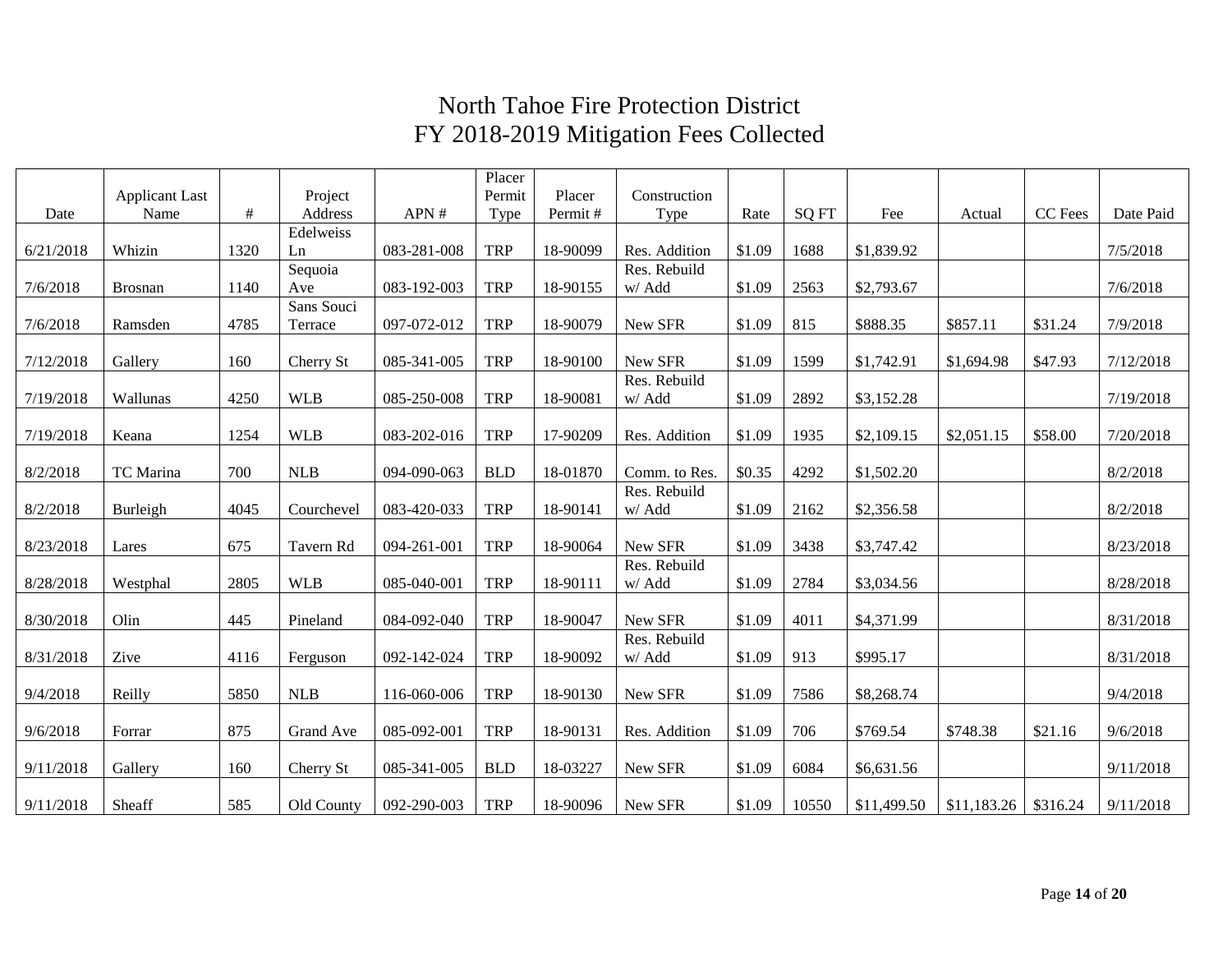| 9/18/2018  | O'dette       | 1010 | Carnelian<br><b>Bay</b>      | 116-010-006 | <b>TRP</b> | 18-90159 | Res. Addition          | \$1.09 | 2090 | \$2,278.10   |                       |          | 9/18/2018  |
|------------|---------------|------|------------------------------|-------------|------------|----------|------------------------|--------|------|--------------|-----------------------|----------|------------|
| 9/18/2018  | Wroobel       | 790  | Cascade Cir                  | 098-231-010 | <b>TRP</b> | 18-90036 | Res. Addition          | \$1.09 | 82   | \$89.38      |                       |          | 9/18/2018  |
| 9/19/2018  | Sharafian     | 6050 | McKinney                     | 098-022-017 | <b>TRP</b> | 18-90098 | New SFR                | \$1.09 | 3368 | \$3,671.12   |                       |          | 9/19/2018  |
| 9/19/2018  | Chamberlain   | 4070 | Antler Ave                   | 085-093-007 | <b>TRP</b> | 18-90087 | New SFR                | \$1.09 | 3535 | \$3,853.15   |                       |          | 9/19/2018  |
| 9/20/2018  | Otto          | 4420 | NLB                          | 091-174-005 | <b>TRP</b> | 18-90114 | Res. Addition          | \$1.09 | 1600 | \$1,744.00   | \$1,696.04            | \$47.96  | 9/20/2018  |
| 9/24/2018  | <b>Briggs</b> | 2400 | <b>WLB</b>                   | 084-191-001 | <b>TRP</b> | 17-90018 | Res. Rebuild<br>w/ Add | \$1.09 | 1266 | \$1,379.94   |                       |          | 9/24/2018  |
|            |               |      | $\overline{Old}$<br>Mountain |             |            |          | Res. Rebuild           |        |      |              |                       |          |            |
| 9/24/2018  | Hunn-Merwin   | 4355 | Rd                           | 092-180-032 | <b>TRP</b> | 18-90138 | w/ Add                 | \$1.09 | 312  | \$340.08     |                       |          | 9/24/2018  |
| 9/25/2018  | Sun           | 4086 | Courchevel                   | 083-430-001 | <b>BLD</b> | 18-03764 | New SFR                | \$1.09 | 2906 | \$3,167.54   | \$3,056.53            | \$111.01 | 9/25/2018  |
| 9/25/2018  | Cal Pac       | 766  | Holly Rd                     | 083-110-024 | <b>TRP</b> | 18-90166 | New SFR                | \$1.09 | 3489 | \$3,803.01   | \$3,698.43            | \$104.58 | 9/25/2018  |
| 9/26/2018  | Lewis         | 495  | Ward Ave                     | 084-110-005 | <b>TRP</b> | 18-90136 | Res. Addition          | \$1.09 | 1109 | \$1,208.81   |                       |          | 9/26/2018  |
| 10/5/2018  | Hushaw        | 403  | <b>Brassie Ave</b>           | 117-200-013 | <b>TRP</b> | 18-90179 | Res. Addition          | \$1.09 | 1932 | \$2,105.88   |                       |          | 10/5/2018  |
| 10/9/2018  | Silver        | 211  | Woodhill Ct                  | 083-360-002 | <b>TRP</b> | 18-90172 | Res. Addition          | \$1.09 | 900  | \$981.00     | \$946.51              | \$34.49  | 10/9/2018  |
| 10/9/2018  | Donahue       | 108  | Edgewood                     | 093-320-013 | <b>TRP</b> | 16-90020 | Res. Addition          | \$1.03 | 632  | \$650.96     | \$628.03              | \$22.93  | 10/9/2018  |
| 10/9/2018  | Cedar Flat    | 4246 | North Lake<br>Blvd           | 092-190-065 | <b>TRP</b> | 18-90109 | <b>Res Addition</b>    |        |      | $-$2,007.85$ | Project<br>Reduced    |          |            |
| 10/11/2018 | Mercurio      | 301  | Shoreview<br>Dr              | 083-480-028 | <b>TRP</b> | 18-90210 | Res. Addition          | \$1.09 | 2025 | \$2,207.25   |                       |          | 10/11/2018 |
| 10/11/2018 | Johansen      | 2600 | <b>WLB</b>                   | 084-132-006 | <b>TRP</b> | 18-90167 | Res. Addition          | \$1.09 | 1134 | \$1,236.06   |                       |          | 10/11/2018 |
|            |               |      | Old County                   |             |            |          |                        |        |      |              | included in<br>number |          |            |
| 10/11/2018 | <b>Barker</b> | 455  | Rd                           | 092-100-029 | <b>TRP</b> | 18-90075 | Res. Addition          | \$1.09 | 540  | \$588.60     | below                 |          | 10/12/2018 |
| 10/11/2018 | <b>Barker</b> | 455  | Old County<br>Rd             | 092-100-029 | <b>BLD</b> | 18-02460 | Res. Addition          | \$1.09 | 1165 | \$1,269.85   | \$1,793.25            | \$65.20  | 10/12/2018 |
| 10/24/2018 | Olin          | 240  | Eastview<br>Rd               | 083-320-014 | <b>TRP</b> | 18-90168 | New SFR                | \$1.09 | 3532 | \$3,849.88   |                       |          | 10/24/2018 |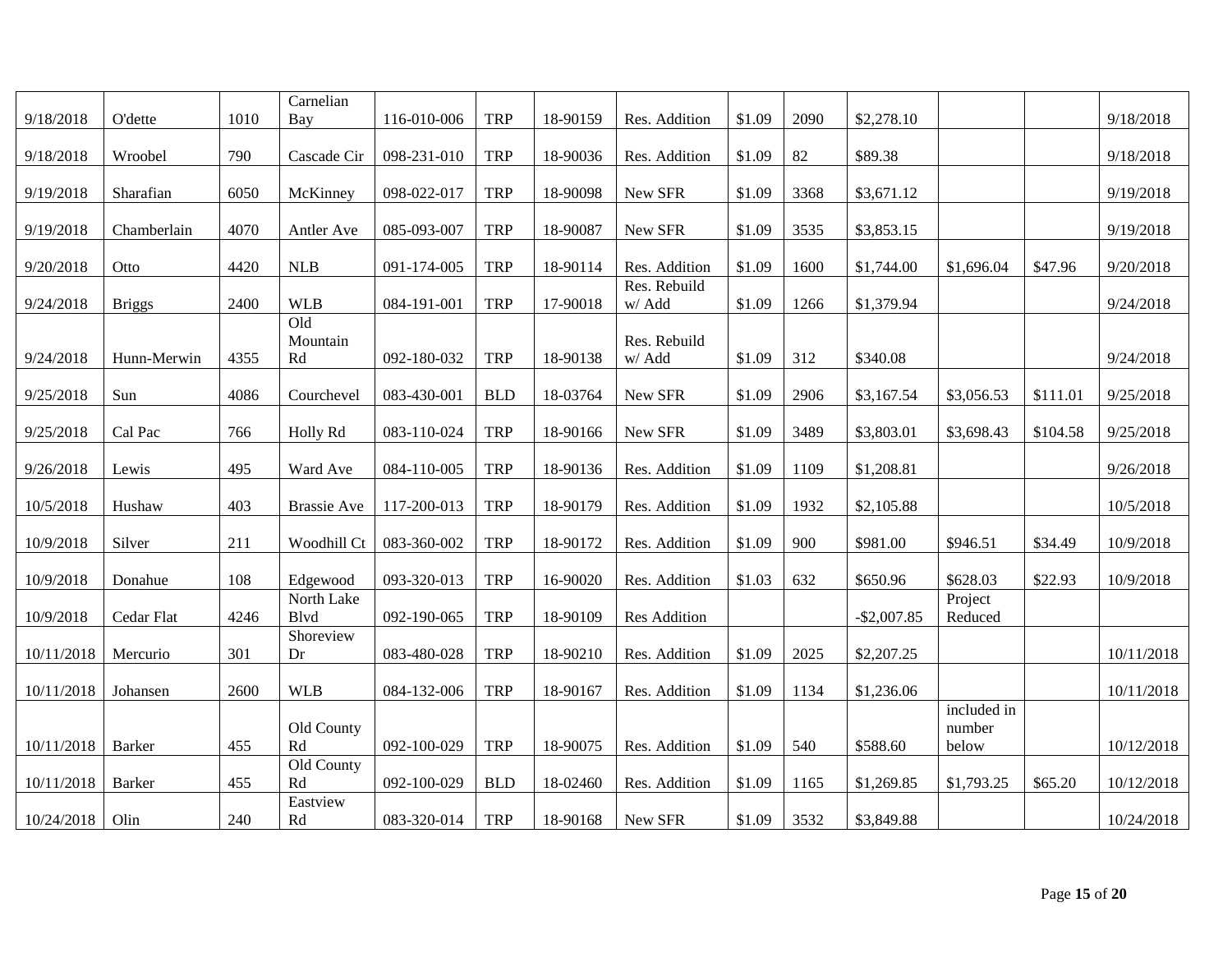| 10/25/2018 | Whizin             | 1320 | Edelweiss<br>Ln            | 083-281-008 | <b>TRP</b> | 18-90099 | Res. Addition                          | \$1.09 | 128  | \$139.52   |            |         | 10/25/2018 |
|------------|--------------------|------|----------------------------|-------------|------------|----------|----------------------------------------|--------|------|------------|------------|---------|------------|
| 12/11/2018 | Turpin             | 525  | Terrace                    | 092-160-025 | <b>TRP</b> | 18-90222 | Res. Addition                          | \$1.09 | 1360 | \$1,482.40 |            |         | 12/11/2018 |
| 12/13/2018 | Kivo               | 388  | Park Ln                    | 090-213-024 | <b>TRP</b> | 18-90062 | New SFR                                | \$1.09 | 3059 | \$3,334.31 | \$3,242.62 | \$91.69 | 12/13/2018 |
| 12/13/2018 | Fries              | 1050 | Windsor Dr                 | 111-270-003 | <b>TRP</b> | 18-90209 | Res. Addition                          | \$1.09 | 764  | \$832.76   |            |         | 12/13/2018 |
| 12/19/2018 | Reneau             | 4470 | Huckleberry                | 091-163-001 | <b>TRP</b> | 18-90240 | Res. Addition                          | \$1.09 | 1269 | \$1,383.21 | \$1,345.17 | \$38.04 | 12/19/2018 |
| 2/6/2019   | Kuchera            | 690  | Pineland                   | 084-213020  | <b>TRP</b> | 18-90017 | Res. Addition                          | \$1.09 | 502  | \$547.18   | \$527.88   | \$19.30 | 2/8/2018   |
| 4/10/2019  | Taylor             | 563  | Robin Rd                   | 098-293-007 | <b>TRP</b> | 18-90020 | New SFR                                | \$1.09 | 3473 | \$3,785.57 |            |         | 4/25/2019  |
| 4/12/2019  | Rogers             | 375  | W. Agatam                  | 117-090-038 | <b>TRP</b> | 19-90003 | Res. Addition                          | \$1.09 | 659  | \$718.31   | \$698.56   | \$19.75 | 4/12/2019  |
| 4/12/2019  | Ormsby             | 3784 | Dinah Rd                   | 092-090-027 | <b>TRP</b> | 19-90012 | New Garage &<br>Res. Addition          | \$1.17 | 1897 | \$2,219.49 |            |         | 4/12/2019  |
| 4/15/2019  | Cassady            | 483  | Red Cedar                  | 094-122-006 | <b>TRP</b> | 19-90025 | New Garage                             | \$1.09 | 648  | \$706.32   |            |         | 4/15/2019  |
| 4/17/2019  | Wachtel            | 194  | Observation<br>Dr          | 093-360-027 | <b>TRP</b> | 18-90253 | Res. Addition                          | \$1.17 | 145  | \$169.65   | \$164.98   | \$4.67  | 4/18/2019  |
| 4/30/2019  | Price              | 12   | Moana Cir                  | 098-191-023 | <b>TRP</b> | 18-90211 | Res. Addition                          | \$1.17 | 760  | \$889.50   |            |         | 4/30/2019  |
| 4/30/2019  | Owens              | 15   | Tahoma                     | 093-092-006 | <b>BLD</b> | 19-01292 | Res. Addition                          | \$1.17 | 360  | \$421.20   |            |         | 4/30/2019  |
| 5/1/2019   | Micucci            | 399  | Woodacre<br>Ct             | 083-350-027 | <b>TRP</b> | 18-90200 | New SFR                                | \$1.09 | 4304 | \$4,691.36 |            |         | 5/1/2019   |
| 5/3/2019   | <b>Battle Born</b> | 7238 | North Lake<br><b>B</b> lvd | 117-110-015 | <b>TRP</b> | 18-90182 | Convert<br>Restaurant to<br><b>SFR</b> | \$1.17 | 1441 | \$1,685.97 |            |         | 5/3/2019   |
| 5/3/2019   | <b>Battle Born</b> | 7238 | North Lake<br>Blvd         | 117-110-015 | <b>TRP</b> | 18-90182 | Convert<br>Restaurant to<br><b>SFR</b> | \$0.38 | 2673 | \$1,015.74 |            |         | 5/3/2019   |
| 5/6/2019   | Anderson/Dietz     | 5270 | North Lake<br><b>B</b> lvd | 115-020-014 | <b>TRP</b> | 19-90034 | Res. Addition                          | \$1.17 | 22   | \$25.74    | \$25.03    | \$0.71  | 5/3/2019   |
| 5/6/2019   | Baez               | 866  | <b>Brook Ave</b>           | 090-126-037 | <b>TRP</b> | 18-90249 | New SFR                                | \$1.17 | 2433 | \$2,846.61 |            |         | 5/6/2019   |
| 5/10/2019  | Pennington         | 3616 | Lynwood<br>Dr              | 092-216-004 | <b>TRP</b> | 19-90037 | Res. Addition                          | \$1.17 | 86   | \$100.62   |            |         | 5/10/2019  |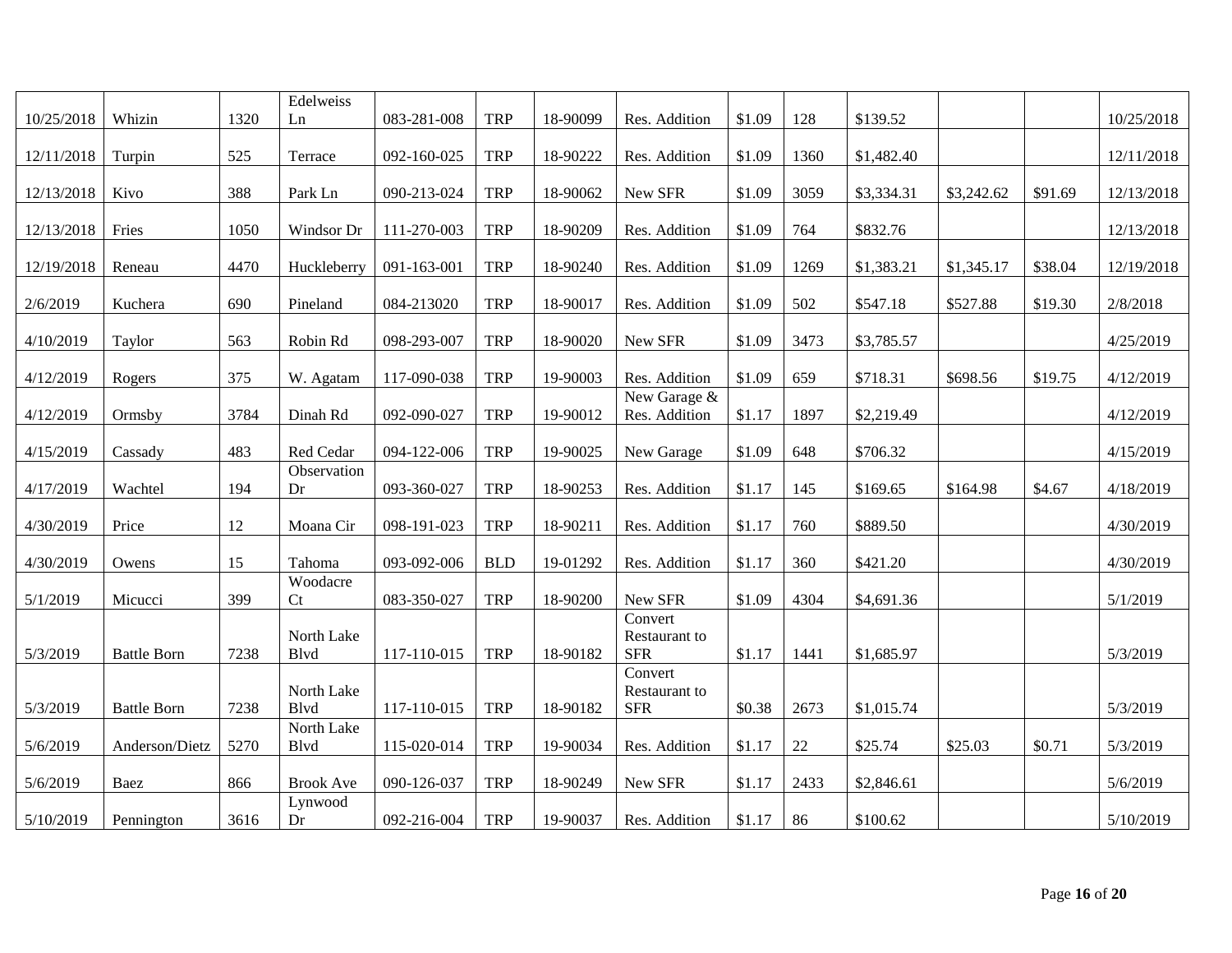| 5/14/2019 | Gignoux   | 851  | Beverly    | 092-232-003 | <b>TRP</b> | 18-90110 | New SFR        | \$1.17 | 3190 | \$3,732.30     | \$3,629.66  | \$102.64 | 5/14/2019 |
|-----------|-----------|------|------------|-------------|------------|----------|----------------|--------|------|----------------|-------------|----------|-----------|
|           |           |      |            |             |            |          |                |        |      |                |             |          |           |
| 5/22/2019 | Olin      | 7675 | Aaron Ave  | 112-300-018 | <b>TRP</b> | 18-90208 | New SFR        | \$1.17 | 3475 | \$4,065.75     |             |          | 5/22/2019 |
|           |           |      | North Lake |             |            |          |                |        |      |                |             |          |           |
| 5/23/2019 | Otto      | 4420 | Blvd       | 091-174-005 | <b>TRP</b> | 18-90256 | Res. Addition  | \$1.17 | 228  | \$266.76       |             |          | 5/23/2019 |
|           |           |      | Rainbow    |             |            |          |                |        |      |                |             |          |           |
| 5/29/2019 | Cloud     | 8603 | Ave        | 090-116-046 | <b>TRP</b> | 18-90148 | New SFR        | \$1.17 | 2064 | \$2,414.88     |             |          | 5/29/2019 |
|           |           |      |            |             |            |          |                |        |      |                |             |          |           |
| 5/31/2019 | Wainmayer | 250  | Grand Ave  | 085-215-006 | <b>TRP</b> | 18-90116 | Res. Addition  | \$1.17 | 1381 | \$1,615.77     | \$1,559.07  | \$56.70  | 5/31/2019 |
|           |           |      |            |             |            |          |                |        |      |                |             |          |           |
| 6/11/2019 | MacAuley  | 720  | Silverado  | 094-234-006 | <b>TRP</b> | 19-90036 | New SFR        | \$1.17 | 3226 | \$3,774.42     |             |          | 6/10/2019 |
|           |           |      |            |             |            |          |                |        |      |                | included in |          |           |
|           |           |      | Speckled   |             |            |          | New Office     |        |      |                | number      |          |           |
| 6/11/2019 | Huffs     | 8480 | Ave        | 090-092-055 | <b>BLD</b> | 19-01279 | Space          | \$1.00 | 548  | \$548.00       | below       |          | 6/11/2019 |
|           |           |      | Speckled   |             |            |          | New Industrial |        |      |                |             |          |           |
| 6/11/2019 | Huffs     | 8480 | Ave        | 090-092-055 | <b>BLD</b> | 19-01279 | Space          | \$0.67 | 1702 | \$1,140.34     | \$1,641.91  | \$46.43  | 6/11/2019 |
|           |           |      | West Lake  |             |            |          |                |        |      |                |             |          |           |
| 6/14/2019 | Hoffman   | 3055 | Blvd       | 085-050-033 | <b>TRP</b> | 19-90047 | Res. Addition  | \$1.17 | 704  | \$823.68       |             |          | 6/14/2019 |
|           |           |      | North Lake |             |            |          | Res. Rebuild   |        |      |                |             |          |           |
| 6/20/2019 | Hodge     | 5372 | Blvd       | 115-010-032 | <b>TRP</b> | 19-90056 | w/ Addition    | \$1.17 | 1729 | \$2,022.93     |             |          | 6/27/2019 |
|           |           |      |            |             |            | $19-$    |                |        |      |                |             |          |           |
| 6/27/2019 | Forte     | 655  | Fairway Dr | 094-043-011 | <b>TRP</b> | 90079    | Res. Addition  | \$1.17 | 178  | \$208.26       | \$202.53    | \$5.73   | 6/27/2019 |
|           |           |      |            |             |            |          |                |        |      |                |             |          |           |
| 6/27/2019 | Cook      | 6974 | Grey Lane  | 112-060-006 | <b>TRP</b> | 19-90009 | New SFR        | \$1.17 | 2391 | \$2,797.47     |             |          | 6/27/2019 |
|           |           |      | Woodacre   |             |            |          |                |        |      |                | Project     |          |           |
| 6/30/2019 | Micucci   | 399  | Ct         | 083-350-027 | <b>TRP</b> | 18-90200 | New SFR        |        |      | $-$ \$4,691.36 | Cancelled   |          |           |

Total Collected \$132,589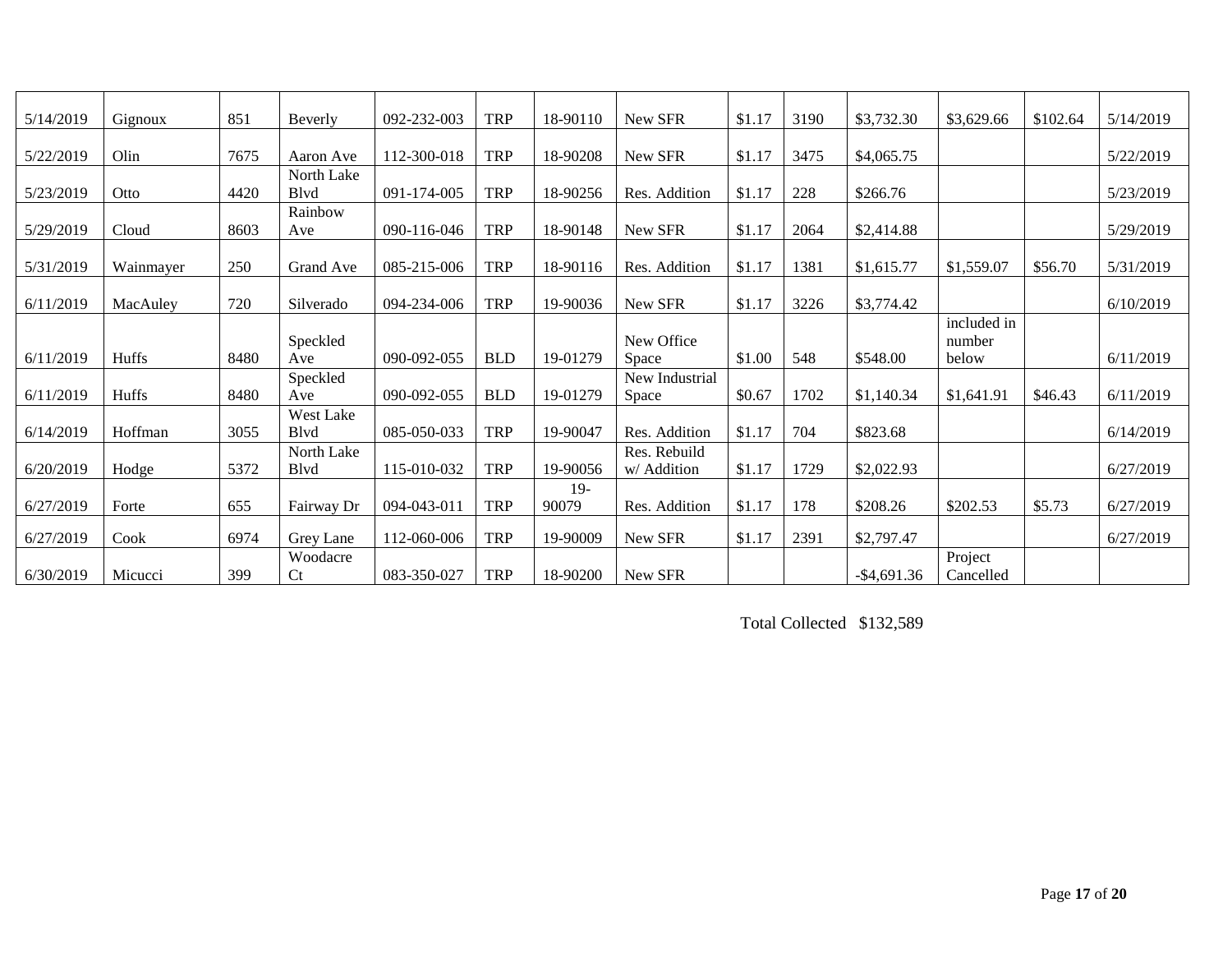### *North Tahoe Fire Protection District Use Statement*

AB 1600 states that a District must have a statement of use to which mitigation fees are to be assigned. For the fiscal year 2019/2020, the fire mitigation fees collected within the North Tahoe Fire Protection District will be utilized towards the following programs:

- 1. **New fire station (Station 51):** The District has replaced its headquarters fire station with the construction of Station 51/Public Safety Center, completed in 2012. This building achieved a LEED "Gold" certification. The station is 20,027 sq. ft., with Chief Officers, Fire Marshal, Forest Fuels and administrative staff offices on the first floor of the building along with 5 double deep, pull through apparatus bays (approximately 7,000 sq. ft.). Staff quarters and an emergency operations center are located on the lower floor.
- 2. **Equipment:** The District has recognized the need to add additional equipment to our engine companies. Many of our engines have a full complement of equipment required by NFPA 1901, however some do not. The District endeavors to comply with NFPA 1901 by adding this new equipment to our engine companies.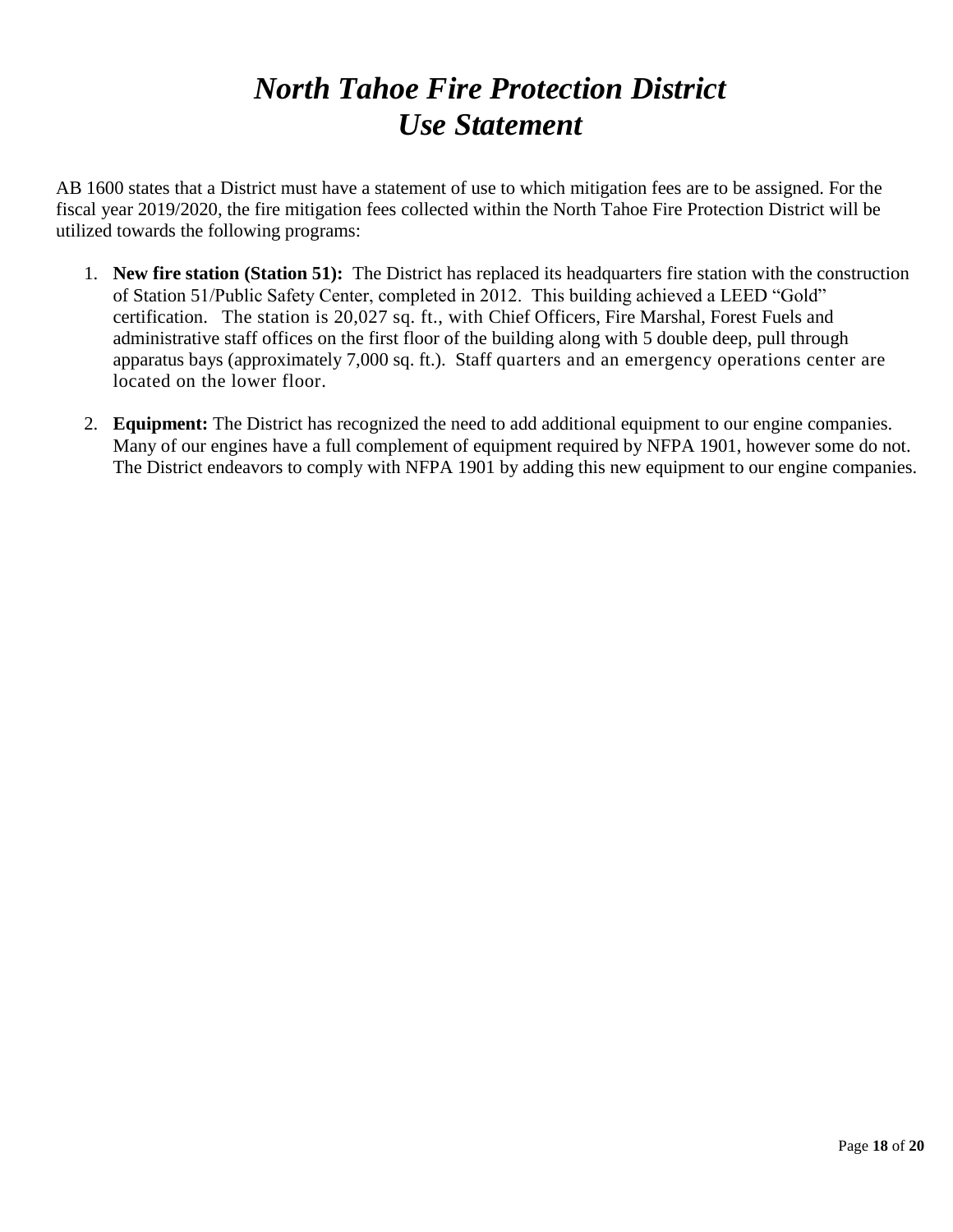## NOTICE TO PLACER COUNTY BUILDERS WITHIN THE NORTH TAHOE FIRE PROTECTION DISTRICT

In 2018 the District conducted the five-year update of the fire district fee study, where an inflationary index adjustment was not applied to the mitigation fee schedule, but instead the fees were based on the rates included in the five-year update of the fire district fee study. In an effort to mitigate the impact of the fee increase, the District proposed to spread the fee increase over two years.

The District will need a set of your plans and a copy of your building permit application in order to establish your specific fee. The fees must be paid to the North Tahoe Fire Protection District prior to issuance of your building permit.

> North Tahoe Fire Protection District P.O. Box 5879 222 Fairway Dr. Tahoe City, CA 96145 (530) 583-6913 FAX (530) 583-6909

During the Special Board meeting of December 5, 2018, the NTFPD Board approved the following fee schedules. The Placer County Board of Supervisors approved the fee schedules during their January 29, 2019 meeting. The revised fee schedule for 2020 will be applicable to all permit applications processed by the District on or after **January 1, 2020.** The revenue generated by these fees is designed specifically for capital improvements.

Please see the next page for proposed fee increase with inflationary adjustment using the Construction Cost Index (CCI) published by the Engineering News-Record.

| Fee per square foot                         |        |  |  |  |
|---------------------------------------------|--------|--|--|--|
| <b>Residential</b>                          | \$1.17 |  |  |  |
| <b>Non-Residential</b><br><b>Commercial</b> | \$0.79 |  |  |  |
| Office                                      | \$1.00 |  |  |  |
| <b>Industrial</b>                           | \$0.67 |  |  |  |

#### FEE SCHEDULE for 2019 FEE SCHEDULE for 2020

| Fee per square foot                         |        |  |  |  |
|---------------------------------------------|--------|--|--|--|
| <b>Residential</b>                          | \$1.24 |  |  |  |
| <b>Non-Residential</b><br><b>Commercial</b> | \$0.84 |  |  |  |
| Office                                      | \$1.06 |  |  |  |
| Industrial                                  | \$0.72 |  |  |  |